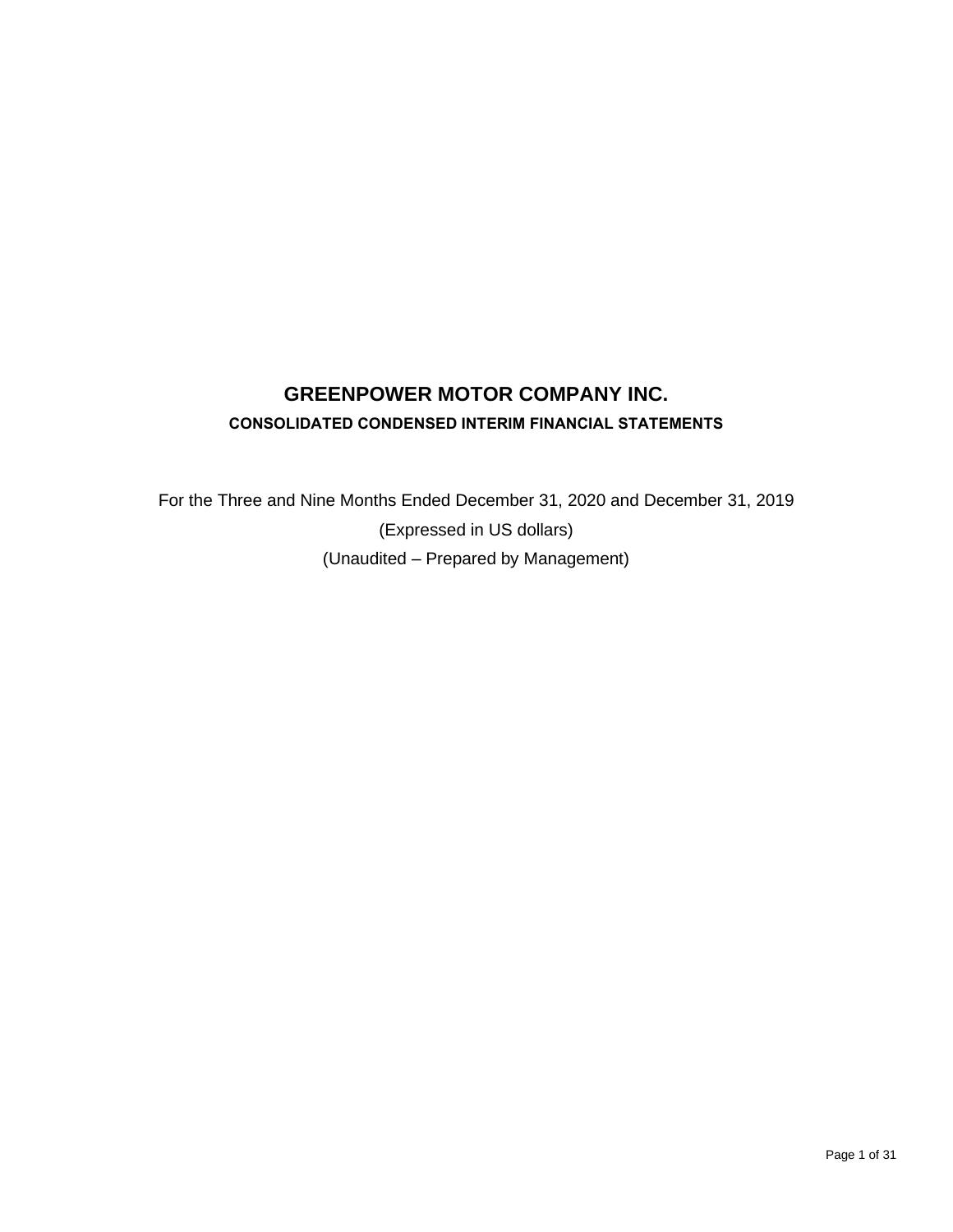## **December 31, 2020**

| Consolidated Condensed Interim Statements of Operations and Comprehensive Loss 5 |  |
|----------------------------------------------------------------------------------|--|
|                                                                                  |  |
|                                                                                  |  |
|                                                                                  |  |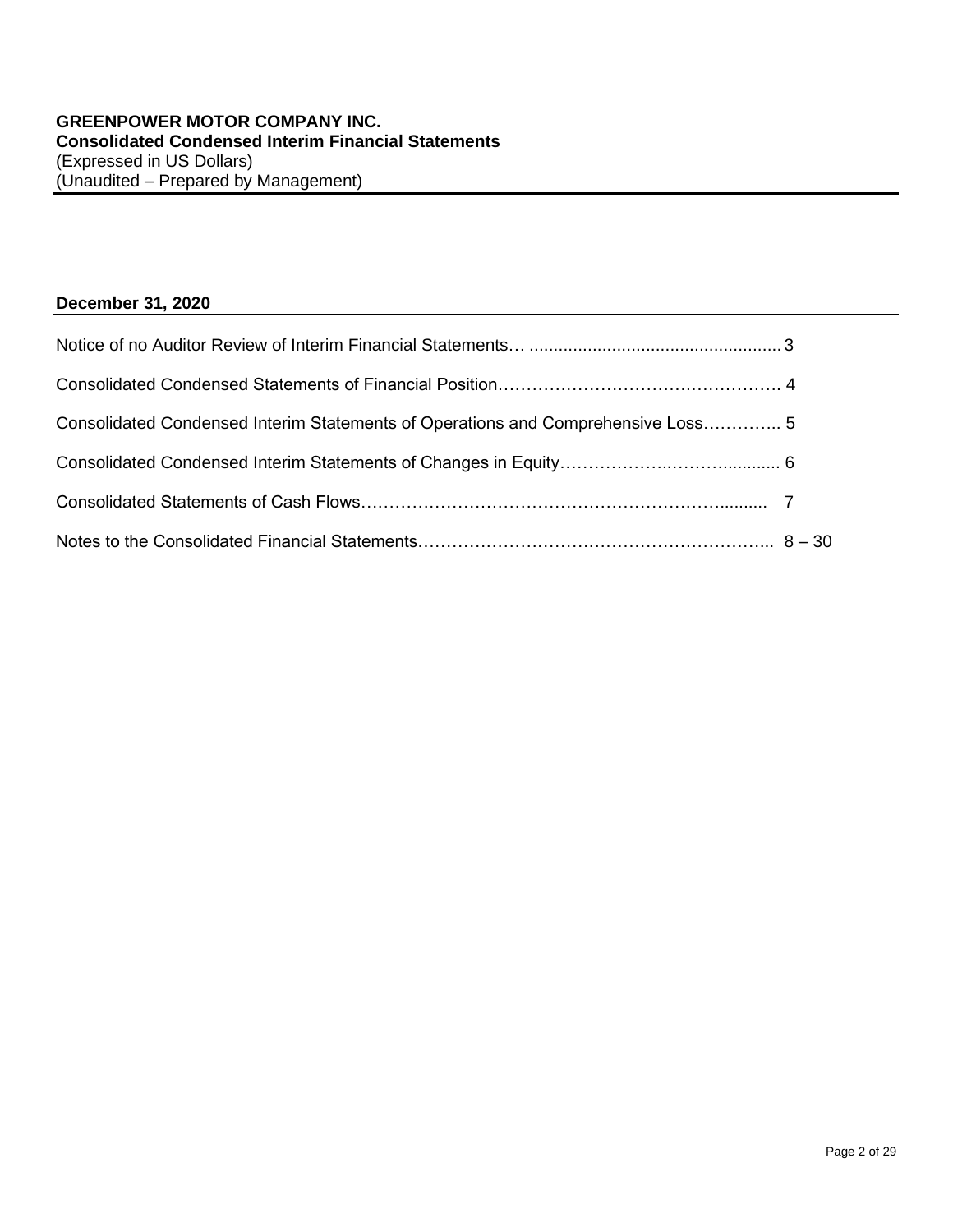## **NOTICE OF NO AUDITOR REVIEW OF INTERIM FINANCIAL STATEMENTS**

Under National Instrument 51-102, Part 4, subsection 4.3(3(a)), if an auditor has not performed a review of the interim financial statements, they must be accompanied by a notice indicating that the interim financial statements have not been reviewed by an auditor.

The accompanying unaudited interim financial statements of GreenPower Motor Company Inc. (the "Company") have been prepared by and are the responsibility of the Company's management.

The Company's independent auditor has not performed a review of these interim financial statements in accordance with standards established by the Chartered Professional Accountants of Canada for a review of interim financial statements by an entity's auditor.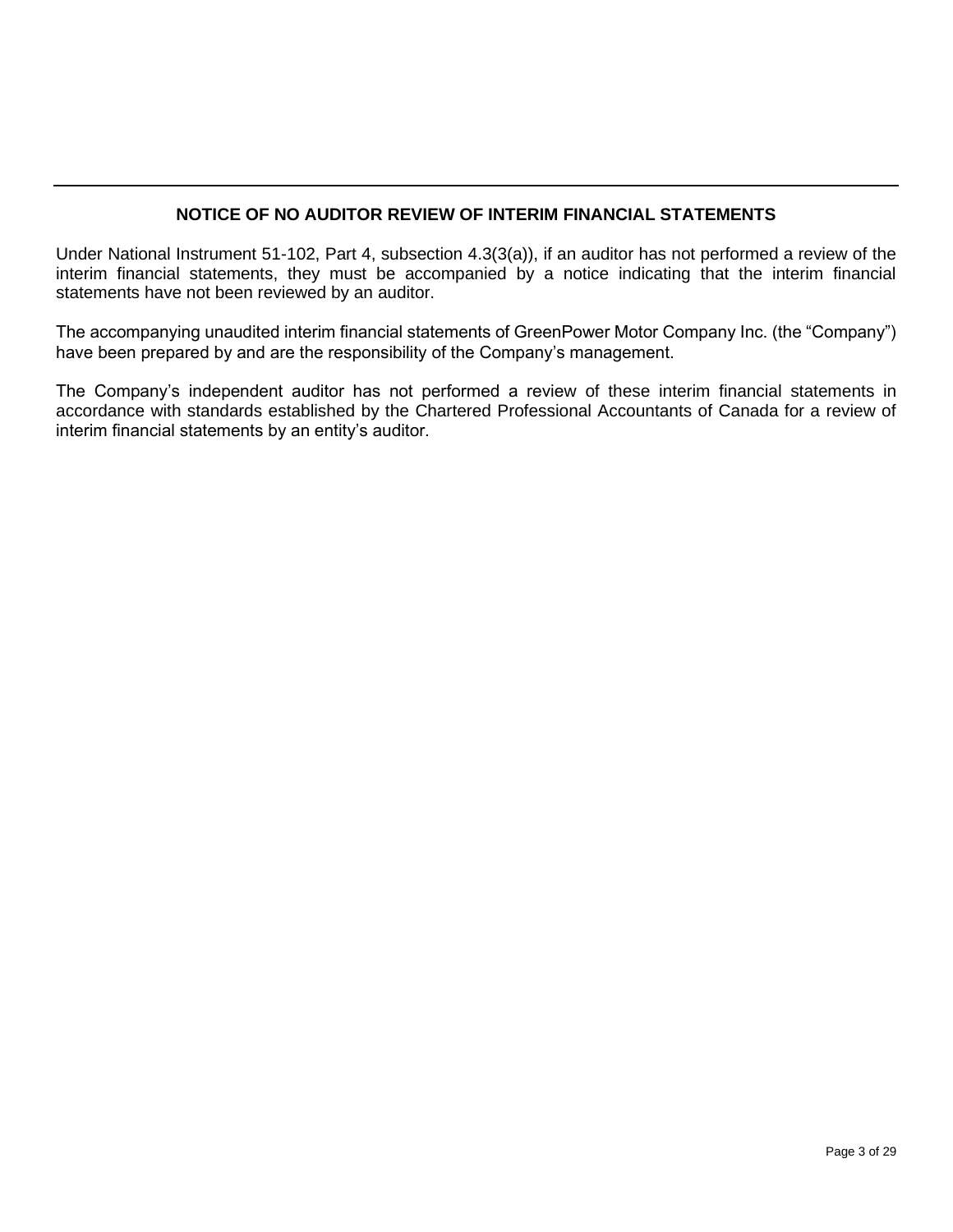## **GREENPOWER MOTOR COMPANY INC.**

Consolidated Condensed Interim Statements of Financial Position As at December 31, 2020 and March 31, 2020

(Expressed in US Dollars)

(Unaudited - Prepared by Management)

|                                                       | December 31, 2020 |                | March 31, 2020   |
|-------------------------------------------------------|-------------------|----------------|------------------|
|                                                       |                   | (Unaudited)    | (Audited)        |
| <b>Current</b>                                        |                   |                |                  |
| Cash (Note 10)                                        | \$                | 20,917,422     | \$<br>299,697    |
| Restricted cash (Note 3)                              |                   | 151,917        | 151,908          |
| Accounts receivable (Note 4)                          |                   | 2,176,181      | 943,812          |
| <b>GST</b> receivable                                 |                   | 63,656         | 33,393           |
| Current portion of finance lease receivables (Note 5) |                   | 211,026        | 82,501           |
| Inventory (Note 6)                                    |                   | 9,367,495      | 6,590,600        |
| Prepaids and deposits                                 |                   | 401,737        | 22,083           |
|                                                       |                   | 33,289,434     | 8,123,994        |
| Non-current                                           |                   |                |                  |
| Promissory note receivable (Note 7)                   |                   | 448,649        | 384,261          |
| Finance lease receivables (Note 5)                    |                   | 3,211,132      | 1,247,790        |
| Right of use assets (Note 8)                          |                   | 421,431        | 620,191          |
| Property and equipment (Note 9)                       |                   | 1,817,266      | 1,739,529        |
| Non current portion of prepaids and deposits          |                   | 46,692         | 46,692           |
| Deferred financing fees (Note 13)                     |                   | 579,842        | 1,045,221        |
| Other assets                                          |                   | 1              |                  |
|                                                       | \$                | 39,814,447     | \$<br>13,207,679 |
|                                                       |                   |                |                  |
| <b>Liabilities</b>                                    |                   |                |                  |
| <b>Current</b>                                        |                   |                |                  |
| Line of credit (Note 10)                              | \$                |                | \$<br>5,469,944  |
| Accounts payable and accrued liabilities (Note 19)    |                   | 537,443        | 1,021,738        |
| Note payable (Note 14)                                |                   |                | 10,574           |
| Deferred revenue (Note 16)                            |                   | 205,004        | 426,157          |
| Current portion of warranty liability (Note 22)       |                   | 602,994        | 121,944          |
| Current portion of promissory note payable (Note 15)  |                   | 360,784        | 58,038           |
| Current portion of lease liabilities (Note 8)         |                   | 272,816        | 272,468          |
| Non-current                                           |                   | 1,979,041      | 7,380,863        |
| Loans payable to related parties (Note 19)            |                   | 53,756         | 2,700,625        |
| Payroll Protection Program Loan                       |                   | 362,065        |                  |
| Convertible debentures (Notes 14 and 19)              |                   |                | 2,995,136        |
| Lease liabilities (Note 8)                            |                   | 184,333        | 386,650          |
| Warranty liability (Note 22)                          |                   | 279,224        | 573,203          |
| Promissory note payable (Note 15)                     |                   |                | 346,158          |
|                                                       |                   | 2,858,419      | 14,382,635       |
|                                                       |                   |                |                  |
| <b>Equity (Deficit)</b>                               |                   |                |                  |
| Share capital (Note 11)                               |                   | 60,854,484     | 16,892,725       |
| Equity portion of convertible debentures (Note 14)    |                   |                | 379,506          |
| Reserves                                              |                   | 5,583,921      | 5,515,639        |
| Accumulated other comprehensive loss                  |                   | (581, 138)     | (110, 192)       |
| Accumulated deficit                                   |                   | (28, 901, 239) | (23, 852, 634)   |
|                                                       |                   | 36,956,028     | (1, 174, 956)    |
|                                                       | \$                | 39,814,447     | \$<br>13,207,679 |

Subsequent Events - Note 23

Approved on behalf of the Board on February 11, 2021

*/s/ Fraser Atkinson /s/ Mark Achtemichuk*

Director Director

(The accompanying notes are an integral part of these consolidated financial statements)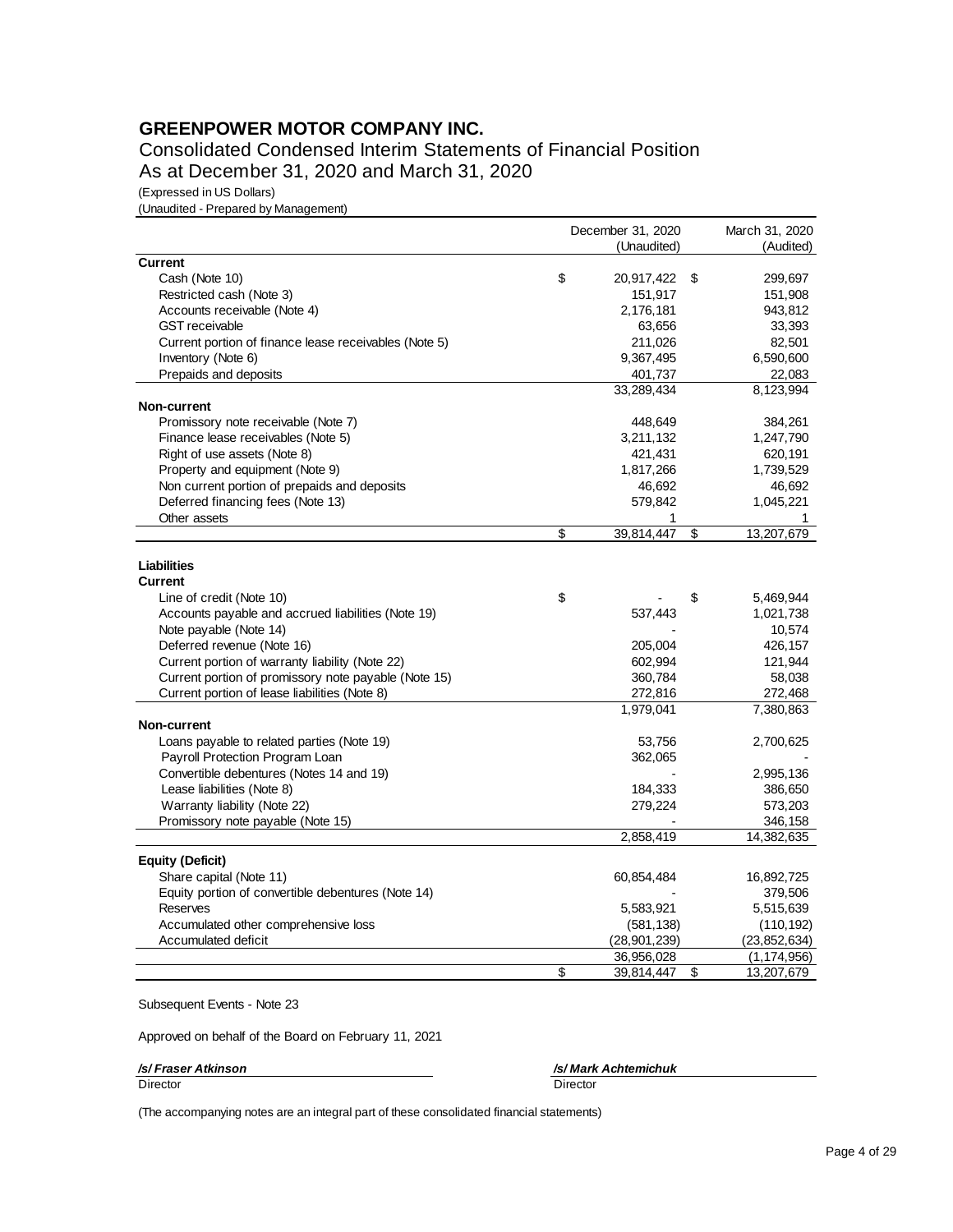## **GREENPOWER MOTOR COMPANY INC.**

## Consolidated Statements of Operations and Comprehensive Loss For the Three and Nine Months Ended December 31, 2020 and 2019 (Expressed in US Dollars)

|                                                                         | For the three months ended |                  |     |              |    | For the nine months ended |              |             |  |
|-------------------------------------------------------------------------|----------------------------|------------------|-----|--------------|----|---------------------------|--------------|-------------|--|
|                                                                         |                            | December 31,     |     | December 31, |    | December 31,              | December 31, |             |  |
|                                                                         |                            | 2020             |     | 2019         |    | 2020                      |              | 2019        |  |
| Revenue (Note 21)                                                       | \$                         | 2,398,781        | \$  | 4,977,548    | \$ | 7,506,447                 | \$           | 12,858,002  |  |
| Cost of Sales                                                           |                            | 1,488,974        |     | 3,511,990    |    | 5,094,338                 |              | 9,276,910   |  |
| <b>Gross Profit</b>                                                     |                            | 909,807          |     | 1,465,558    |    | 2,412,109                 |              | 3,581,092   |  |
| Sales, general and administrative costs                                 |                            |                  |     |              |    |                           |              |             |  |
| Administrative fees (Note 19)                                           |                            | 1,051,776        |     | 899,183      |    | 2,769,949                 |              | 2,236,326   |  |
| Depreciation (Notes 8 and 9)                                            |                            | 122,881          |     | 157,970      |    | 355,113                   |              | 462,217     |  |
| Product development costs                                               |                            | 186.977          |     | 348.583      |    | 643.785                   |              | 864,309     |  |
| Office expense                                                          |                            | 84,561           |     | 41,549       |    | 187,972                   |              | 135,157     |  |
| Insurance                                                               |                            | 233,415          |     | 156,523      |    | 330,552                   |              | 275,491     |  |
| Professional fees (Note 19)                                             |                            | 117,901          |     | 87,953       |    | 275,977                   |              | 201,585     |  |
| Sales and marketing (Note 19)                                           |                            | 182,790          |     | 109,731      |    | 235,834                   |              | 256,211     |  |
| Share-based payments (Notes 12 and 19)                                  |                            | 570,798          |     | 34,885       |    | 820,567                   |              | 181,454     |  |
| Transportation costs (Note 19)                                          |                            | 65,963           |     | 58,863       |    | 119,459                   |              | 170,985     |  |
| Travel, accomodation, meals and entertainment (Note 19)                 |                            | 73,854           |     | 52,792       |    | 178,715                   |              | 240,542     |  |
| Allowance for credit losses (Note 4)                                    |                            | 8.278            |     |              |    | (4,889)                   |              |             |  |
| Total sales, general and administrative costs                           |                            | 2,699,194        |     | 1,948,032    |    | 5,913,034                 |              | 5,024,277   |  |
| Loss from operations before interest, accretion and foreign exchange    |                            | (1,789,387)      |     | (482, 474)   |    | (3,500,925)               |              | (1,443,185) |  |
| Interest and accretion                                                  |                            | 362,230          |     | 574,031      |    | 1,423,138                 |              | 1,584,685   |  |
| Foreign exchange (gain) / loss                                          |                            | (18, 511)        |     | (418)        |    | 124,542                   |              | 4,069       |  |
| Loss from operations for the period                                     |                            | (2, 133, 106)    |     | (1,056,087)  |    | (5,048,605)               |              | (3,031,939) |  |
| Other comprehensive income / (loss)                                     |                            |                  |     |              |    |                           |              |             |  |
| Cumulative translation reserve                                          |                            | (294, 759)       |     | (14, 932)    |    | (470, 946)                |              | (4,064)     |  |
| Total comprehensive loss for the period                                 | \$                         | $(2,427,865)$ \$ |     | (1,071,019)  | \$ | $(5,519,551)$ \$          |              | (3,036,003) |  |
| Loss per common share, basic and diluted                                | \$                         | (0.11)           | -\$ | (0.07)       | \$ | (0.29)                    | \$           | (0.20)      |  |
| Weighted average number of common shares outstanding, basic and diluted |                            | 19,430,580       |     | 15,458,179   |    | 17,237,791                |              | 15,138,887  |  |

(The accompanying notes are an integral part of these consolidated financial statements)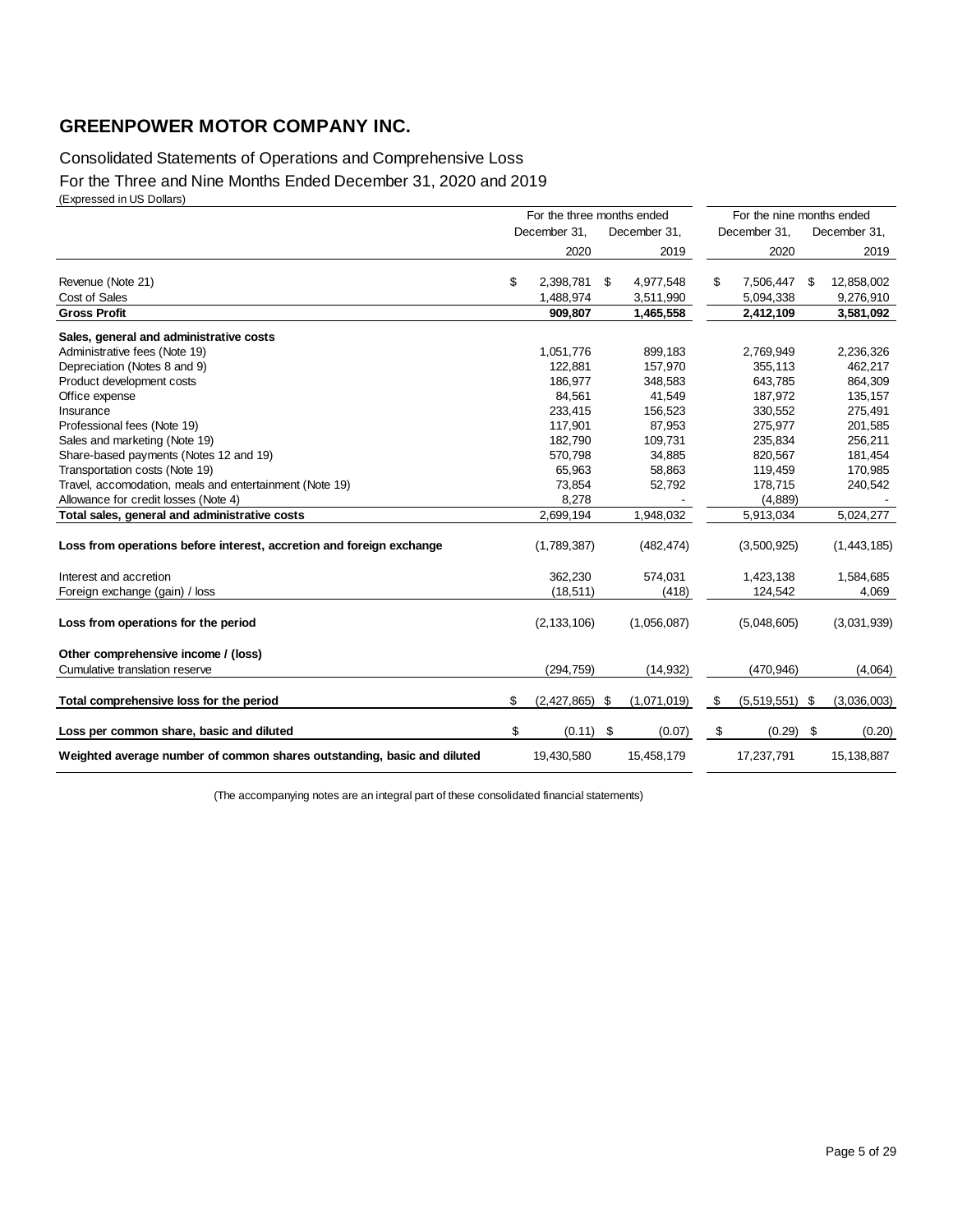## **Consolidated Condensed Interim Statements of Changes in Equity (Deficit)**

**For the Nine Months Ended December 31, 2020 and 2019**

(Expressed in US Dollars)

| (Unaudited - prepared by Management)                           | <b>Share Capital</b> |                     |                |                   | <b>Accumulated other</b> |                          |                                 |  |
|----------------------------------------------------------------|----------------------|---------------------|----------------|-------------------|--------------------------|--------------------------|---------------------------------|--|
|                                                                | Number of            |                     | of convertible |                   | comprehensive            | Accumulated              |                                 |  |
|                                                                | <b>Common shares</b> | Amount              | debentures     | <b>Reserves</b>   | gain (loss)              | <b>Deficit</b>           | Total                           |  |
| Balance, March 31, 2019                                        | 13,458,208           | 12,984,796<br>\$    | 383,094<br>-\$ | 5,342,510<br>\$   | -\$<br>(89, 368)         | $(18,706,668)$ \$<br>-\$ | (85, 636)                       |  |
| Shares issued for cash at USD \$0.305 per share unit           | 1,873,536            | 4,000,000           |                |                   |                          | $\sim$                   | 4,000,000                       |  |
| Share issuance costs                                           |                      | (445, 768)          |                |                   |                          |                          | (445, 768)                      |  |
| Fair value assigned to the warrants on issuance of Share Units |                      | (132, 146)          |                | 199,226           |                          |                          | 67,080                          |  |
| Shares issued for conversion of warrants                       | 17,857               | 66,624              | $\blacksquare$ | (18, 209)         |                          | $\blacksquare$           | 48,415                          |  |
| Fair value of stock options exercised                          | 90,721               | 252,697             |                | (129, 712)        |                          | $\blacksquare$           | 122,985                         |  |
| Shares issued for conversion of debentures                     | 17,857               | 27,261              | (3,588)        |                   |                          | $\blacksquare$           | 23,673                          |  |
| Share-based payments                                           |                      |                     |                | 181,454           |                          |                          | 181,454                         |  |
| Cumulative translation reserve                                 |                      |                     |                |                   | (4,064)                  |                          | (4,064)                         |  |
| Net loss for the period                                        |                      |                     |                |                   |                          | (3,031,939)              | (3,031,939)                     |  |
| Balance, December 31, 2019                                     | 15,458,179           | 16,753,464<br>\$    | 379,506<br>\$  | 5,575,269<br>\$   | (93, 432)<br>\$          | \$<br>(21, 738, 607)     | 876,200<br>\$                   |  |
|                                                                |                      |                     |                |                   |                          |                          |                                 |  |
| Balance, March 31, 2020                                        | 15,486,750           | 16,892,725 \$<br>\$ | 379,506        | $$5,515,639$ \$   | (110, 192)               | \$                       | $(23,852,634)$ \$ $(1,174,956)$ |  |
| Shares issues for cash at USD \$20                             | 1,885,000            | 37,700,000          |                |                   |                          |                          | 37,700,000                      |  |
| Share issuance costs                                           | $\blacksquare$       | (2,934,591)         |                |                   |                          |                          | (2,934,591)                     |  |
| Shares issued for conversion of warrants                       | 1,537,881            | 4,975,586           |                | (750, 558)        |                          | L,                       | 4,225,028                       |  |
| Shares issued for conversion of debentures                     | 1,703,240            | 4,216,132           | (379, 506)     |                   |                          | $\blacksquare$           | 3,836,626                       |  |
| Fair value of stock options exercised                          | 1,429                | 4,632               |                | (1,727)           |                          | $\ddot{\phantom{a}}$     | 2,905                           |  |
| Share-based payments                                           |                      |                     |                | 820,567           |                          | $\ddot{\phantom{a}}$     | 820,567                         |  |
| Cumulative translation reserve                                 |                      |                     |                |                   | (470, 946)               | $\overline{\phantom{a}}$ | (470, 946)                      |  |
| Net loss for the period                                        |                      |                     |                |                   |                          | (5,048,605)              | (5,048,605)                     |  |
| Net fractional shares as a result of share consolidation       | $\overline{4}$       |                     |                |                   |                          |                          |                                 |  |
| Balance, December 31, 2020                                     | 20,614,304           | \$<br>60,854,484    | \$             | - \$<br>5,583,921 | \$<br>(581, 138)         | (28, 901, 239)<br>\$     | \$36,956,028                    |  |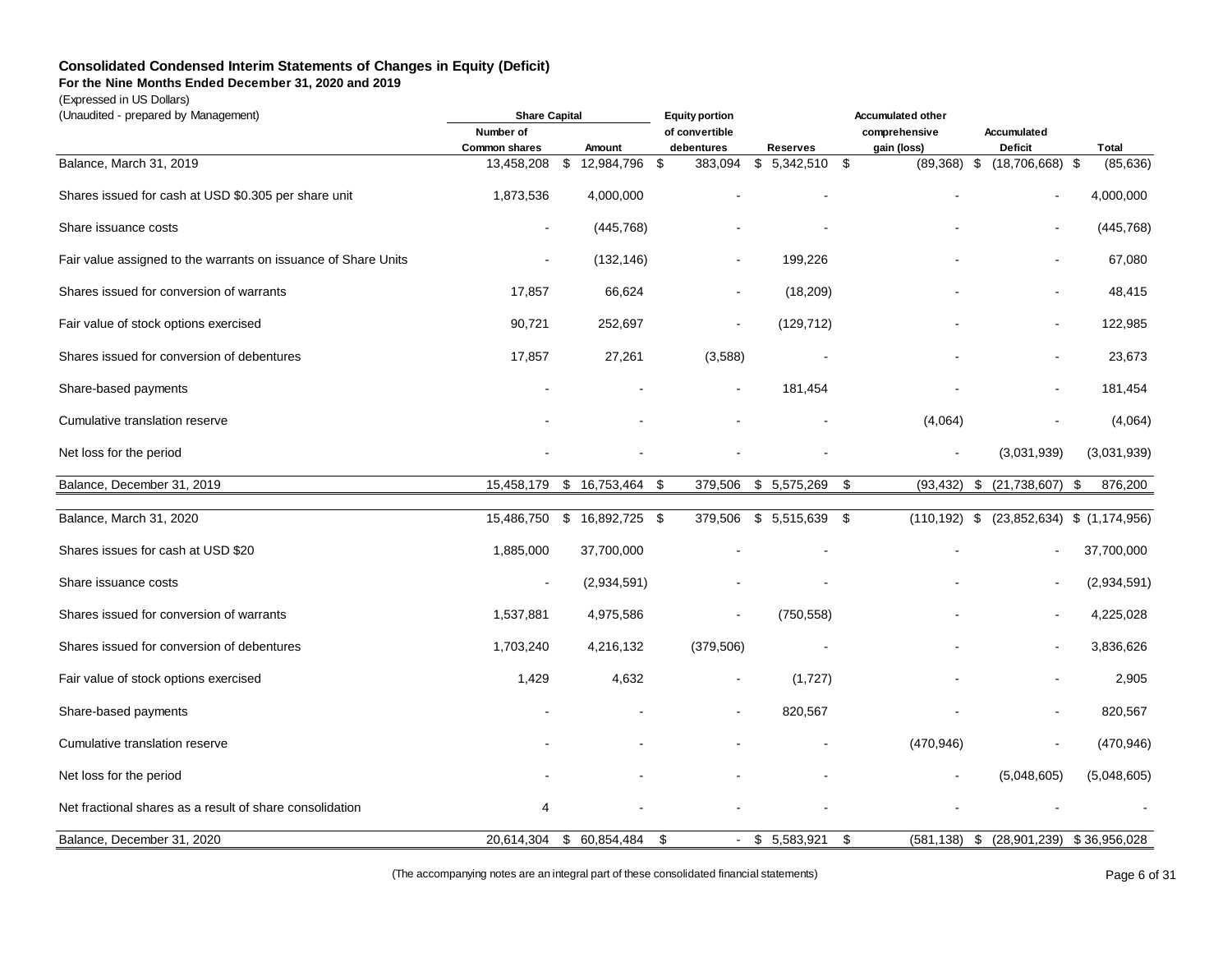## **GREENPOWER MOTOR COMPANY INC.**

Consolidated Statements of Cash Flows

For the Nine Months Ended December 31, 2020 and 2019

(Expressed in US Dollars)

(Unaudited - Prepared by Management)

|                                                                         | December 31,           | December 31,  |
|-------------------------------------------------------------------------|------------------------|---------------|
|                                                                         | 2020                   | 2019          |
| Cash flows from (used in) operating activities                          |                        |               |
| Loss for the period                                                     | \$<br>$(5,048,605)$ \$ | (3,031,939)   |
| Items not affecting cash                                                |                        |               |
| Allowance for credit losses                                             | (4,889)                |               |
| Depreciation                                                            | 355,113                | 462,217       |
| Share-based payments                                                    | 820,567                | 181,454       |
| Accretion and accrued interest                                          | 595,220                | 498,404       |
| Amortization of deferred financing fees                                 | 465,378                | 469,530       |
|                                                                         | 124,542                | 4,069         |
| Foreign exchange loss                                                   | (2,692,674)            | (1, 416, 265) |
| Cash flow used in operating activities before changes in non-cash items |                        |               |
| Changes in non-cash items:                                              |                        |               |
| Accounts receivable                                                     | (1,262,632)            | (4,283,345)   |
| Inventory                                                               | (2,776,895)            | 321,594       |
| Prepaids and deposits                                                   | (379, 654)             | 9,127         |
| Promissory note receivable                                              | (64, 388)              | (45, 584)     |
| Finance lease receivables                                               | (2,091,867)            | (1,307,863)   |
| Net payments on Right of Use Assets                                     | 3,209                  | (17, 571)     |
| Deposits from customers                                                 | (169,079)              | (101, 980)    |
| Accounts payable and accrued liabilities                                | (484, 295)             | 1,714,707     |
| Deferred revenue                                                        | (221, 153)             | (286, 373)    |
| Warranty liability                                                      | 187,071                | 341,833       |
|                                                                         | (9,952,357)            | (5,071,719)   |
|                                                                         |                        |               |
| Cash flows from (used in) investing activities                          |                        |               |
| Paycheck Protection Program Proceeds                                    | 361,500                |               |
| Purchase of property and equipment                                      | (239, 561)             | (307, 598)    |
|                                                                         | 121,939                | (307, 598)    |
| Cash flows from (used in) financing activities                          |                        |               |
| Net (Repayment)/advances of loans payable to related parties            | (2,761,136)            | 1,380,833     |
| Proceeds from line of credit, net of payments                           | (5,469,944)            | 554,138       |
| Principal payments on promissory note and note payable                  | (53,994)               | (42, 609)     |
| Principal payments on lease liabilities, net of interest expense        | (201, 969)             | (164, 570)    |
| Proceeds from private placement and equity offering                     | 37,700,000             | 4,000,000     |
| Private placement and equity offering costs                             | (2,934,591)            | (445, 768)    |
| Proceeds from exercise of stock options                                 | 2,905                  | 122,985       |
| Proceeds from exercise of warrants                                      | 4,225,028              | 48,416        |
|                                                                         | 30,506,299             | 5,453,425     |
| Foreign exchange on cash                                                | (58, 145)              | (28, 851)     |
| Net increase in cash and restricted cash                                |                        |               |
|                                                                         | 20,617,736             | 45,256        |
| Cash and restricted cash, beginning of period                           | 451,605                | 198,920       |
| Cash and restricted cash, end of period                                 | \$<br>21,069,341       | \$<br>244,176 |

## **Supplemental Cash Flow Disclosure:**

|               |  |  |   | For the Nine Months Ended                                                                                                                                                                                                        |                   |         |  |
|---------------|--|--|---|----------------------------------------------------------------------------------------------------------------------------------------------------------------------------------------------------------------------------------|-------------------|---------|--|
|               |  |  |   | December 31, 2020                                                                                                                                                                                                                | December 31, 2019 |         |  |
| Interest paid |  |  |   | 455.289                                                                                                                                                                                                                          |                   | 616.751 |  |
| Taxes paid    |  |  |   |                                                                                                                                                                                                                                  |                   |         |  |
|               |  |  | . | $\mathbf{a}$ , and the set of the set of the set of the set of the set of the set of the set of the set of the set of the set of the set of the set of the set of the set of the set of the set of the set of the set of the set |                   |         |  |

(The accompanying notes are an integral part of these consolidated financial statements)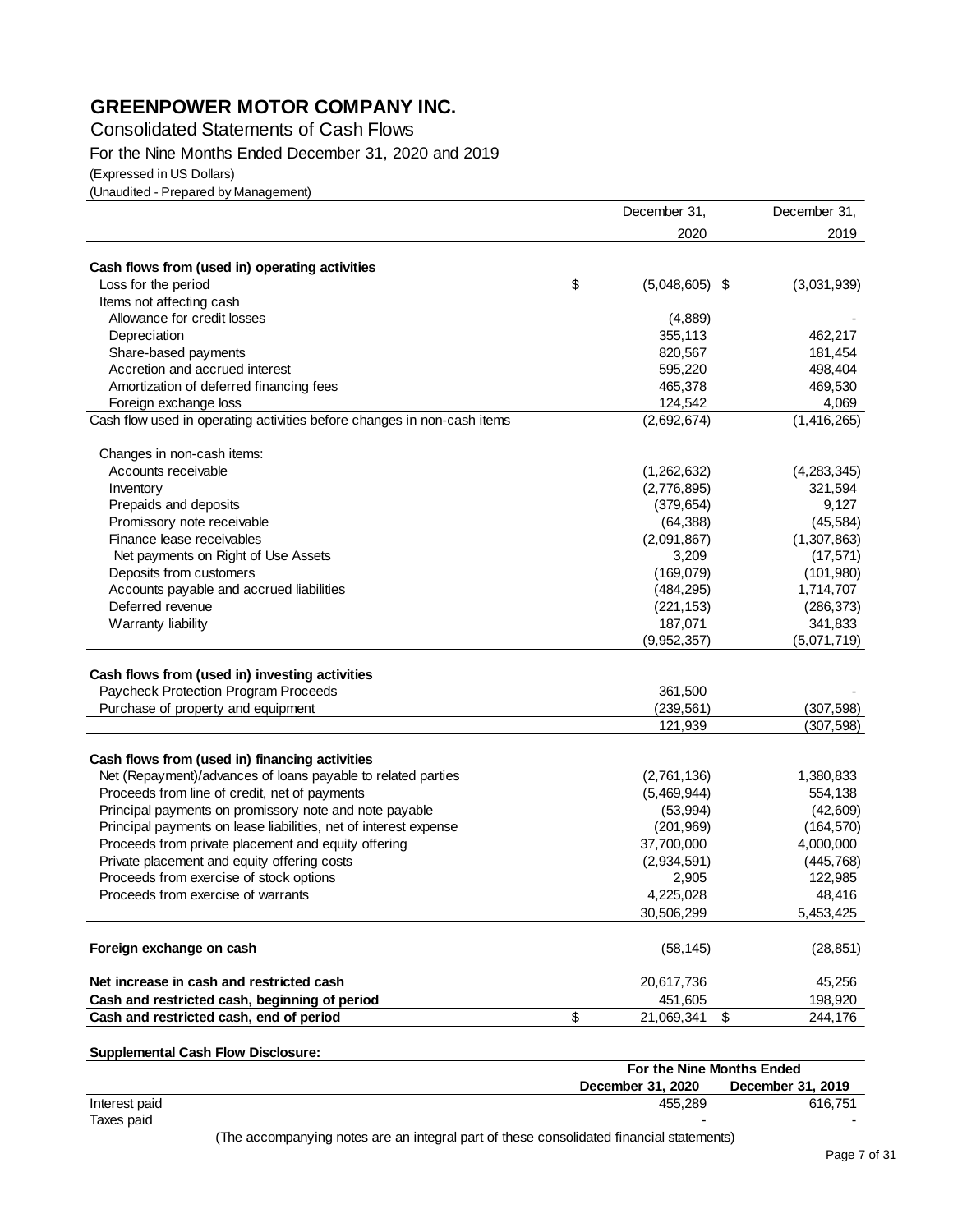## **1. Nature and Continuance of Operations**

GreenPower Motor Company Inc. ("GreenPower" or the "Company") was incorporated in the Province of British Columbia on September 18, 2007. The Company is in the business of manufacturing and distributing all-electric transit, school and charter buses.

The corporate office is located at Suite 240 - 209 Carrall St., Vancouver, Canada.

These consolidated financial statements have been prepared in accordance with International Financial Reporting Standards on the basis that the Company is a going concern, meaning that the Company will continue in operation for the foreseeable future and will be able to realize assets and discharge liabilities in the normal course of operations.

During the second quarter the Company completed an initial public offering and concurrent private placement for gross proceeds of US\$37.7 million less underwriting discounts and offering costs. As at December 31, 2020, the Company had a cash balance of \$20,917,422, working capital of \$31,310,393, accumulated deficit of (\$28,901,236), and shareholder's equity of \$36,956,027.

The Company faces risks from the COVID-19 global pandemic which has had, and will continue to have, a material adverse impact on our business and financial condition. The future impact of the COVID-19 global pandemic is inherently uncertain, and is expected to negatively impact the financial ability of our customers to purchase vehicles from us, of our suppliers' ability to deliver products used in the manufacture of our allelectric vehicles, in our employees' ability to manufacture our vehicles and to carry out their other duties in order to sustain our business, and in our ability to collect certain receivables owing to us, among other factors. In addition, COVID-19 has caused a significant reduction in public transit ridership, which is one of the primary market segments served by Greenpower, which may lead to reduced future sales to this segment, as transit properties adjust to changing demand for their services. We have taken steps to modify our business and operations in order to manage impacts caused by the COVID-19 global pandemic and resulting government and regulatory health orders, these factors are expected to continue to have a negative impact on our financial results, operations, outlook, goals, growth prospects, cash flows, liquidity and share price, and the potential timing and ultimate duration of these negative impacts is uncertain.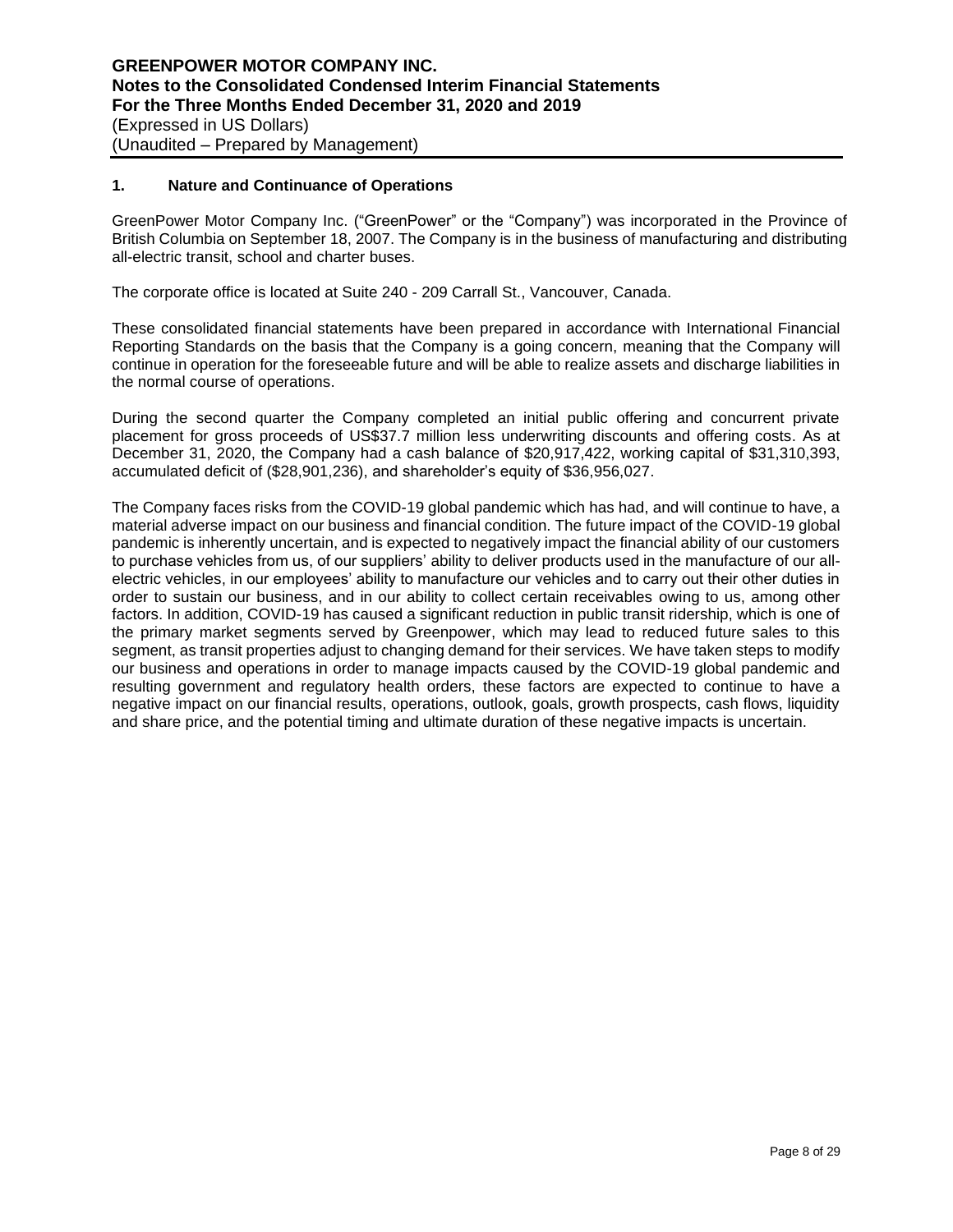## **2. Significant Accounting Policies**

#### *(a) Basis of presentation*

#### Statement of Compliance with IFRS

The Consolidated Condensed Interim Financial Statements of the Company are prepared in accordance with International Financial Reporting Standards ("IFRS") applicable to interim financial information, as outlined in International Accounting Standard ("IAS") 34, Interim Financial Reporting, and using the accounting policies consistent with those in the audited consolidated financial statements as at and for the year ended March 31, 2020.

These Consolidated Condensed Interim Financial Statements were prepared under the historical cost convention, except for certain items not carried at historical cost as discussed below. All amounts are expressed in US dollars, unless otherwise stated.

#### *(b) Basis of consolidation*

These consolidated financial statements include the accounts of the Company and all of its wholly-owned subsidiaries:

| Name of                                    | Country of           | Ownership | Ownership | Principal                                   |
|--------------------------------------------|----------------------|-----------|-----------|---------------------------------------------|
| Subsidiary                                 | Incorporation        | 31-Dec-20 | 31-Mar-20 | <b>Activity</b>                             |
| GP GreenPower Industries Inc.              | Canada               | 100%      | 100%      | Holding company                             |
| GreenPower Motor Company, Inc.             | <b>United States</b> | 100%      | 100%      | Electric bus manufacturing and distribution |
| 0939181 BC Ltd.                            | Canada               | 100%      | 100%      | Electric bus sales and leasing              |
| San Joaquin Valley Equipment Leasing, Inc. |                      |           |           |                                             |
| (formerly Utah Manganese, Inc.)            | <b>United States</b> | 100%      | 100%      | Electric bus leasing                        |
| 0999314 BC Ltd.                            | Canada               | 100%      | 100%      | Inactive                                    |
| Electric Vehicle Logistics Inc.            | <b>United States</b> | 100%      | N/A       | Vehicle Transportation                      |

All intercompany balances, transactions, revenues and expenses are eliminated upon consolidation. Certain information and note disclosures which are considered material to the understanding of the Company's consolidated financial statements are provided below.

Subsidiaries are consolidated from the date of acquisition, being the date on which the Company obtains control, and continue to be consolidated until the date when such control ceases. Control exists when the Company has the power, directly or indirectly, to govern the financial and operating policies of an entity so as to obtain benefits from its activities. The financial statements of the subsidiaries are prepared for the same reporting period as the parent company, using consistent accounting policies.

On August 28, 2020 the Company completed a consolidation of its common shares on the basis of seven pre-consolidation shares for one post-consolidation common share. On the same date, the Company's post-consolidation common shares began trading on the Nasdaq stock exchange and ceased trading on the OTCQB exchange in the US, and the post-consolidation shares continued trading on the TSX Venture exchange in Canada. All references to share and per share amounts in these interim consolidated financial statements have been retroactively restated to give effect to this share consolidation unless otherwise stated.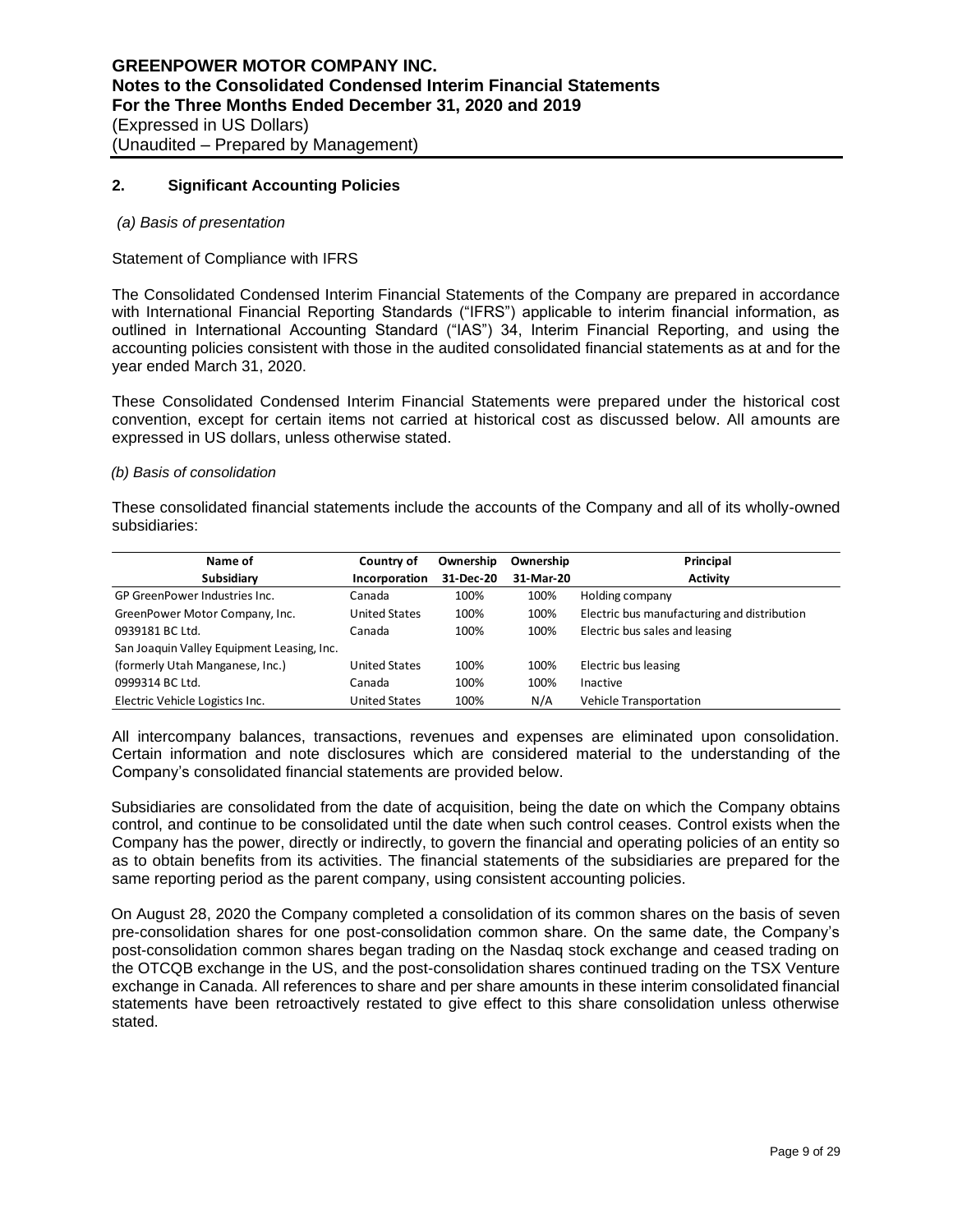#### *(c) Financial instruments*

IFRS 9 requires a company to classify its financial instruments based on the way they are measured, into one of three categories: Amortized Cost, FVTPL, and FVOCI. The Company did not have any financial instruments measured at FVTPL or FVOCI as at December 31, 2020. All of the Company's financial instruments, initially recognized at fair value, are subsequently measured at amortized cost using the effective interest rate method. Transaction costs are included in the initial fair value measurement of the financial instruments.

Subsidiaries are consolidated from the date of acquisition, being the date on which the Company obtains control, and continue to be consolidated until the date when such control ceases. Control exists when the Company has the power, directly or indirectly, to govern the financial and operating policies of an entity so as to obtain benefits from its activities. The financial statements of the subsidiaries are prepared for the same reporting period as the parent company, using consistent accounting policies.

#### *(d) Cash and cash equivalents*

Cash and cash equivalents usually consist of highly liquid investments which are readily convertible into cash with maturity of three months or less and are subject to an insignificant risk of change in value. As at December 31, 2020, and March 31, 2020 the Company had no cash equivalents.

#### *(e) Revenue recognition*

The Company recognizes revenue from contracts with customers when a customer obtains control of the goods or services, and the Company satisfies its performance obligation to customers in exchange for consideration the Company expects to receive, net of discounts and taxes. Revenue is allocated to each performance obligation.

Most of the Company's contracts have a single performance obligation as the promise to transfer the individual goods. Revenues from the sale of products are recognized when the goods are shipped or

accepted by the customer, depending on the delivery conditions, and title and risk have passed to the customer. Revenues from services such as supporting and training relating to the sale of products are recognized as the services are performed.

The Company enters into a few transactions that represent multiple-element arrangements, which may include any combination of products, support and training services, and extended warranty. The allocation of consideration to the multiple-element is dependent on the explicit stand-alone selling price stipulated in the contract term.

## *(f) Impairment of long-lived assets*

At the end of each reporting period, the Company's assets are reviewed to determine whether there is any indication that those assets may be impaired. If such indication exists, the recoverable amount of the asset is estimated in order to determine the extent of the impairment, if any. The recoverable amount is the higher of fair value less costs to sell and value in use. Fair value is determined as the amount that would be obtained from the sale of the asset in an arm's length transaction between knowledgeable and willing parties. In assessing value in use, the estimated future cash flows are discounted to their present value using a pre-tax discount rate that reflects current market assessments of the time value of money and the risks specific to the asset. If the recoverable amount of an asset is estimated to be less than its carrying amount, the carrying amount of the asset is reduced to its recoverable amount and the impairment loss is recognized in the Consolidated Statements of Operations for the period.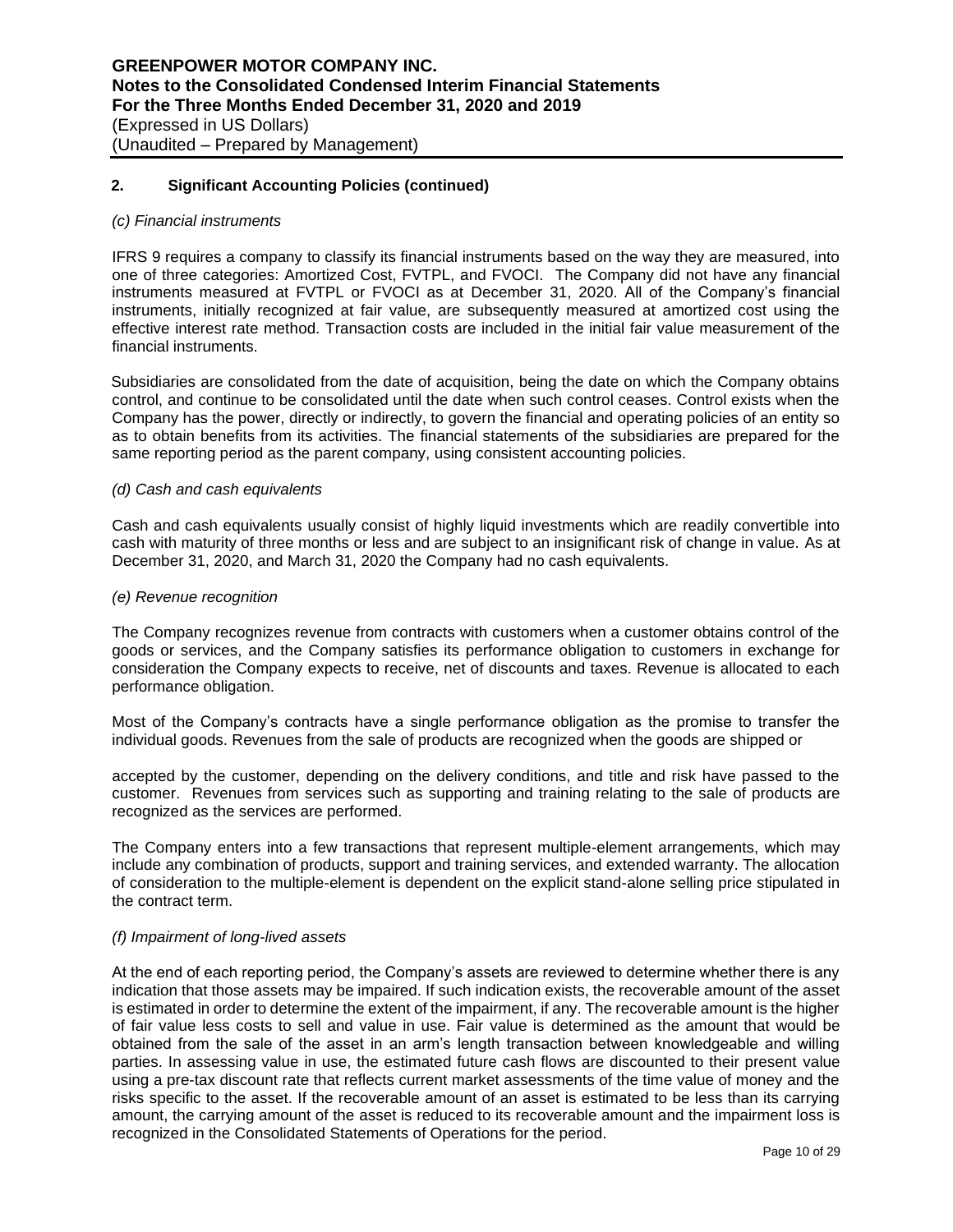For an asset that does not generate largely independent cash inflows, the recoverable amount is determined for the cash generating unit to which the asset belongs.

Where an impairment loss subsequently reverses, the carrying amount of the asset (or cash-generating unit) is increased to the revised estimate of its recoverable amount, but to an amount that does not exceed the carrying amount that would have been determined had no impairment loss been recognized for the asset (or cash-generating unit) in prior years. A reversal of an impairment loss is recognized immediately in the Consolidated Statements of Operations.

## *(g) Foreign currency translation*

The consolidated entities and their respective functional currencies are as follows:

| <b>Entity</b>                                                              | <b>Functional Currency</b> |
|----------------------------------------------------------------------------|----------------------------|
| GreenPower Motor Company Inc. (parent)                                     | U.S. Dollar                |
| GP GreenPower Industries Inc.                                              | Canadian Dollar            |
| GreenPower Motor Company, Inc.                                             | U.S. Dollar                |
| 0939181 BC Ltd.                                                            | Canadian Dollar            |
| San Joaquin Valley Equipment Leasing, Inc. (formerly Utah Manganese, Inc.) | U.S. Dollar                |
| 0999314 B.C. Ltd.                                                          | Canadian Dollar            |
| Electric Vehicle Logistics Inc.                                            | U.S. Dollar                |

Translation to functional currency

Foreign currency transactions are translated into U.S. dollars using exchange rates in effect at the date of the transaction. Monetary assets and liabilities denominated in foreign currencies are translated into the functional currency using the exchange rate in effect at the measurement date. Non-monetary assets and

liabilities denominated in foreign currencies are translated into the functional currency using the historical exchange rate or the exchange rate in effect at the measurement date for items recognized at FVTPL. Gains and losses arising from foreign exchange are included in the Consolidated Statements of Operations.

#### Translation to presentation currency

The results and financial position of those entities with a functional currency different from the presentation currency are translated into the presentation currency as follows:

- assets and liabilities are translated at the closing rate at the date of the Statements of Financial Position;
- income and expenses are translated at average exchange rates; and
- all resulting exchange differences are recognized in accumulated other comprehensive income/loss.

## *(h) Inventory*

Inventory is recorded at the lower of cost and net realizable value with cost determined on a specific item basis. The Company's inventory consists of electric buses in process, production supplies, and finished goods. In determining net realizable value for new buses, the Company primarily considers the age of the vehicles along with the timing of annual and model changeovers. For used buses, the Company considers recent market data and trends such as loss histories along with the current age of the inventory.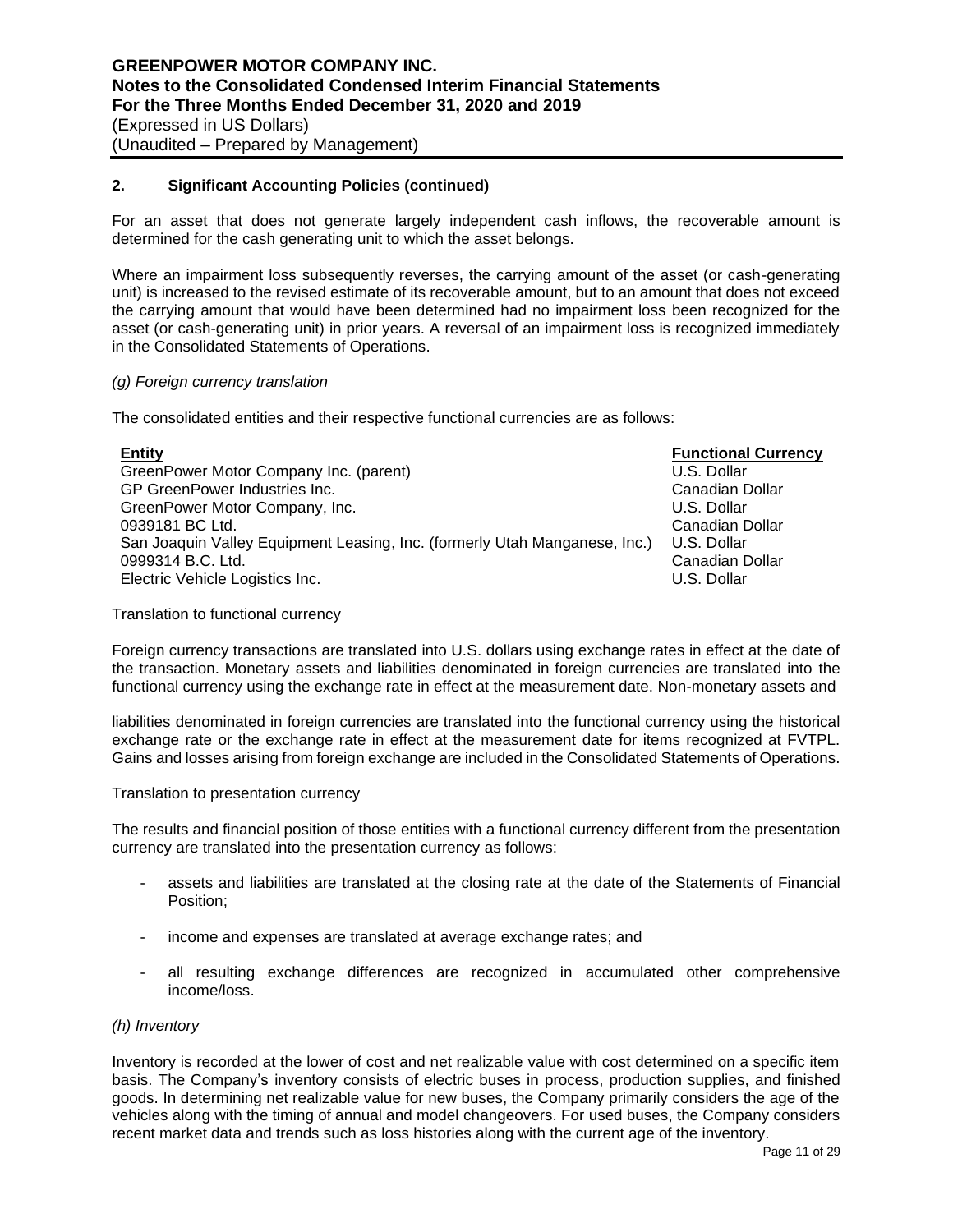#### *(i) Property, plant, and equipment*

Property, plant and equipment ("PPE") are carried at cost, less accumulated depreciation and accumulated impairment losses. The cost of an item of PPE consists of the purchase price, any costs directly attributable to bringing the asset to the location and condition necessary for its intended use and an initial estimate of the costs of dismantling and removing the item and restoring the site on which it is located. Depreciation is provided at rates calculated to write off the cost of PPE, less their estimated residual value, using the following rates/estimated lives and methods:

| Leasehold improvements | Over term of lease, straight line method |
|------------------------|------------------------------------------|
| Computers              | 3 years, straight line method            |
| EV equipment           | 3 years, straight line method            |
| Furniture              | 7 years, straight line method            |
| Automobile             | 10 years, straight line method           |
| Leased asset           | 12 years, straight line method           |
| Buses                  | 12 years, straight line method           |

An item of PPE is derecognized upon disposal or when no future economic benefits are expected to arise from the continued use of the asset. Any gain or loss arising on disposal of the asset, determined as the difference between the net disposal proceeds and the carrying amount of the asset, is recognized in profit or loss in the Consolidated Statements of Operations. Where an item of PPE comprises major components with different useful lives, the components are accounted for as separate items of PPE. Expenditures incurred to replace a component of an item of PPE is accounted for separately, including major inspection and overhaul expenditures are capitalized.

#### *(j) Loss per share*

The Company presents basic and diluted loss per share data for its common shares, calculated by dividing the loss attributable to common shareholders of the Company by the weighted average number of common shares outstanding during the period. Diluted loss per share does not adjust the loss attributable to common shareholders or the weighted average number of common shares outstanding when the effect is antidilutive.

## *(k) Share capital*

Common shares are classified as equity. Finders fees and other related share issue costs, such as legal, regulatory, and printing, on the issue of the Company's shares are charged directly to share capital, net of any tax effects. During the nine months ended December 31, 2020, and December 31, 2019 the Company recorded \$2,934,591, and \$445,768 respectively, in share issuance costs on its Consolidated Condensed Interim Statements of Changes in Equity in regards to the issuance of shares (Note 11).

#### *(l) Income taxes*

Income tax expense comprises current and deferred tax. Current and deferred tax are recognized in net income/loss except to the extent that it relates to a business combination or items recognized directly in equity or in other comprehensive loss/income.

Current income taxes are recognized for the estimated income taxes payable or receivable on taxable income or loss for the current period and any adjustment to income taxes payable in respect to previous years. Current income taxes are determined using tax rates and tax laws that have been enacted or substantively enacted by the year end date.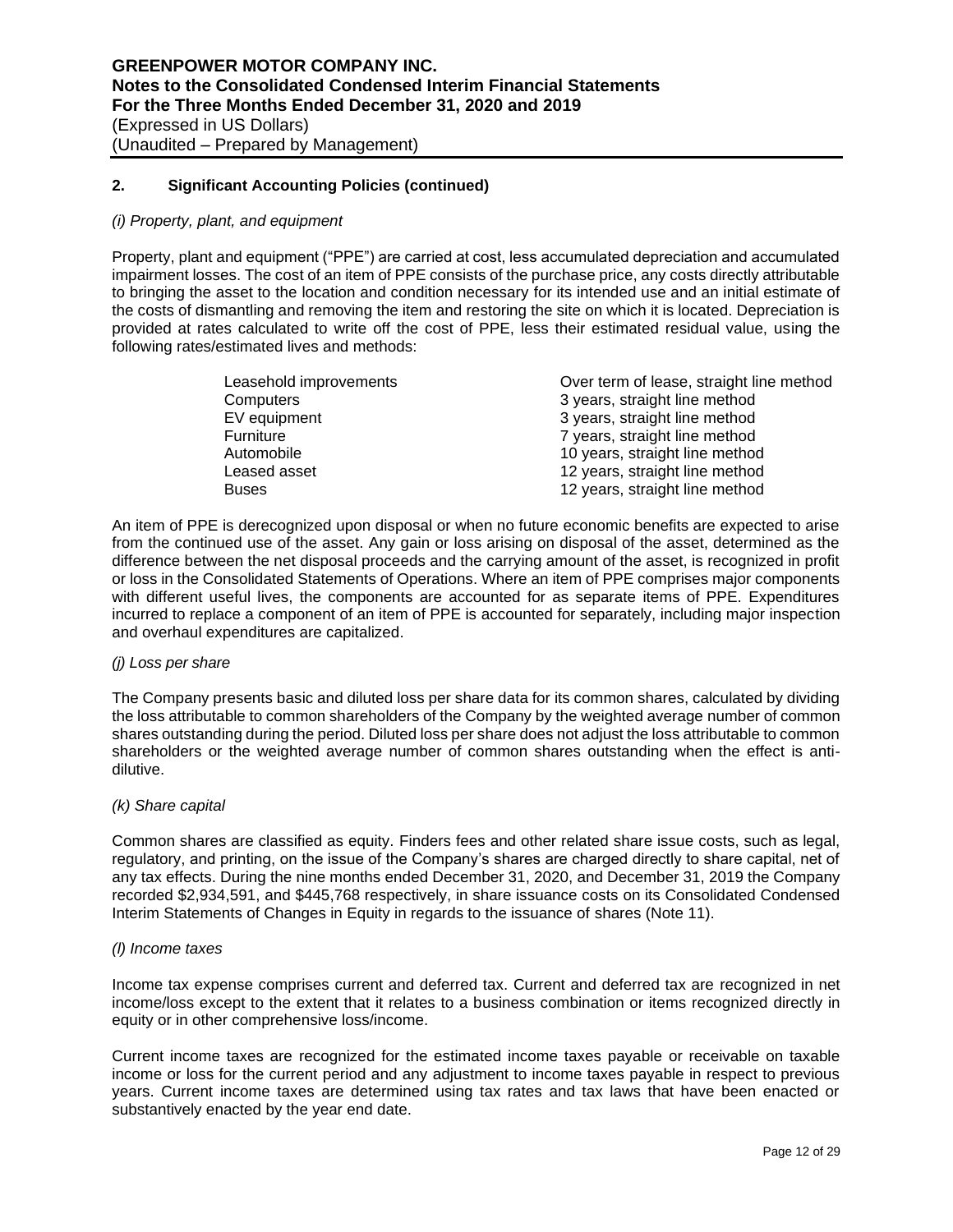#### *(l) Income taxes (Continued)*

Deferred tax assets and liabilities are recognized where the carrying amount of an asset or liability differs from its tax base, except for taxable temporary differences arising on the initial recognition of goodwill and temporary differences arising on the initial recognition of an asset or liability in a transaction which is not a business combination and at the time of the transaction affects neither accounting nor taxable profit or loss.

Recognition of deferred tax assets for unused tax losses, tax credits, and deductible temporary differences is restricted to those instances where it is probable that future taxable profit will be available against which the deferred tax asset can be utilized. At the end of each reporting period the Company reassesses deferred tax assets. The Company recognizes a previously unrecognized deferred tax asset to the extent that it has become probable that future taxable profit will allow the deferred tax asset to be recovered.

#### *(m) Critical accounting estimates and judgments*

The preparation of these consolidated financial statements requires management to make certain estimates, judgments and assumptions that affect the reported amounts of assets and liabilities at the date of the financial statements and reported amounts of expenses during the reporting period. Actual outcomes could differ from these estimates. These consolidated financial statements include estimates which, by their nature, are uncertain. The impacts of such estimates are pervasive throughout the consolidated financial statements and may require accounting adjustments based on future occurrences. Revisions to critical accounting estimates are recognized in the period in which the estimate is revised and future periods if the revision affects both current and future periods. These estimates are based on historical experience, current and future economic conditions and other factors, including expectations of future events that are believed to be reasonable under the circumstances.

#### *Critical accounting estimates*

Significant assumptions about the future and other sources of estimation uncertainty that management has made at the end of the reporting period, that could result in a material adjustment to the carrying amounts of assets and liabilities, in the event that actual results differ from assumptions made, relate to, but are not limited to, the inputs used in the Black-Scholes option pricing model to measure stock-based compensation and warrants, determination of the useful life of equipment, net realizable value of inventory, provision for warranty expense, and the \$nil provision for income taxes.

Effective January 1, 2019, management changed its estimated useful life for diesel and electric buses (including some categorized under Leased Assets in note 9) from 7 years to 12 years.

#### *Critical accounting judgments*

- i. The determination of the discount rate to use to discount the promissory note receivable, finance lease receivables and lease liabilities;
- ii. The determination of the functional currency of each entity within the consolidated Company;
- iii. The Company's ability to continue as a going concern.
- iv. The classification of leases as either financial leases or operating leases;
- v. The determination that there are no material matters requiring disclosures and/or recognition on the consolidated financial statements as either a provision, a contingent liability, or a contingent asset; and
- vi. The identification of performance obligations in revenue contracts and the determination of when they are satisfied.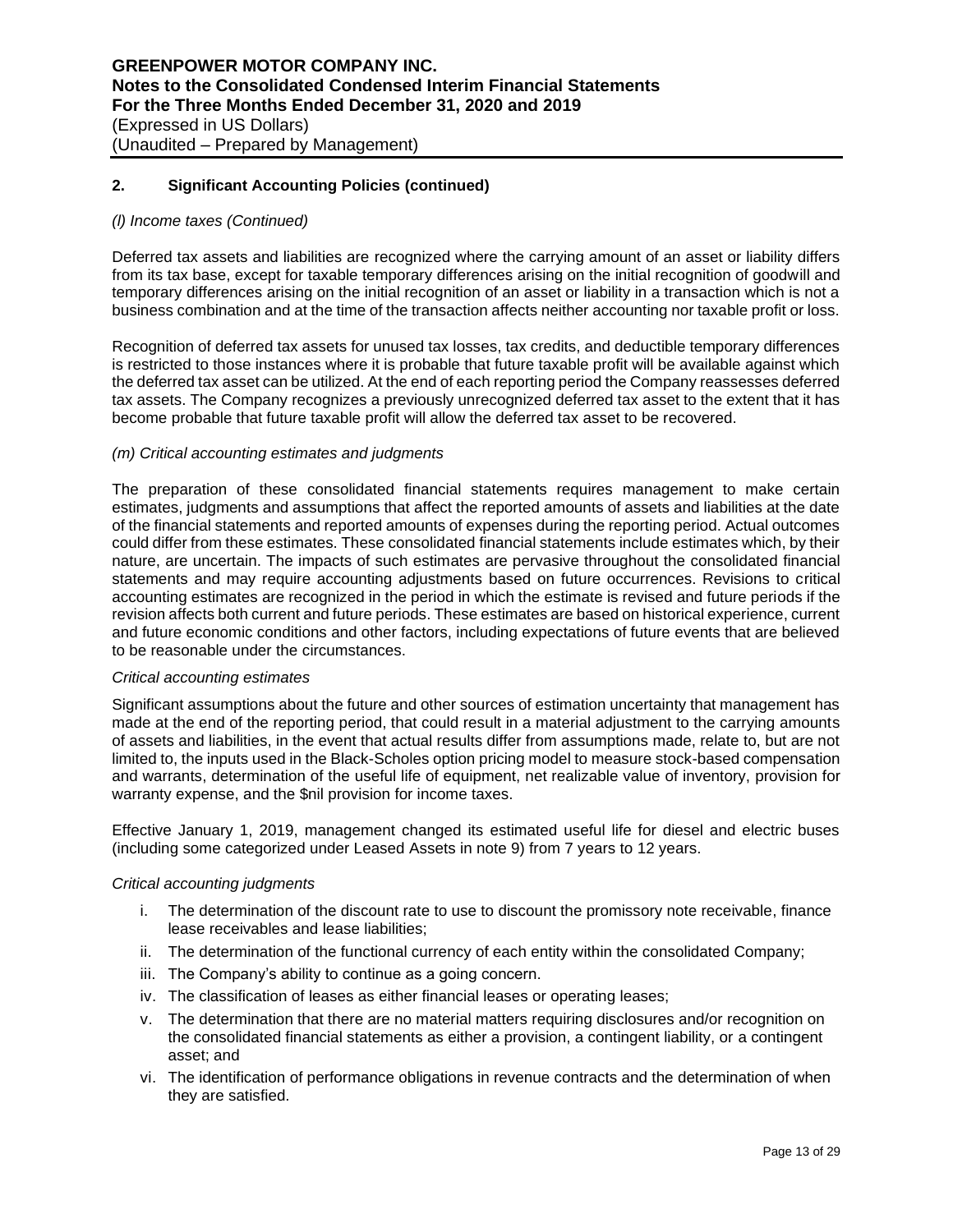#### *(n) Share-based payment transactions*

The Company grants share-based awards to certain officers, employees, directors and other eligible persons. The fair value of the equity-settled awards is determined at the date of the grant. In calculating fair value, no account is taken of any vesting conditions, other than conditions linked to the price of the shares of the Company. Each tranche in an award is considered a separate award with its own vesting period and grant date fair value. The fair value is determined by using the Black-Scholes option pricing model. At each financial reporting date, the cumulative expense representing the extent to which the vesting period has expired and management's best estimate of the awards that are ultimately expected to vest is computed. The movement in cumulative expense is recognized in the Consolidated Statements of Operations with a corresponding entry against the related equity settled share-based payments reserve account over the vesting period. No expense is recognized for awards that do not ultimately vest. If the awards expire unexercised, the related amount remains in share-option reserve.

Where equity instruments are granted to non-employees, they are recorded at the fair value of the goods or services received in the Consolidated Statements of Operations, unless they are related to the issuance of shares. Amounts related to the issuance of shares are recorded as a reduction of share capital. When the value of goods or services received in exchange for the share-based payment cannot be reliably estimated, the fair value is measured by use of a valuation model. The fair value of stock options granted to non-employees is re-measured at the earlier of each financial reporting or vesting date, and any adjustment is charged or credited to operations upon re-measurement.

## *(o) Valuation of equity units issued in private placements*

The Company has adopted a residual value method with respect to the measurement of shares and warrants issued as private placement units. The residual value method first allocates value to the more easily measurable component based on fair value and then the residual value, if any, to the less easily measurable component. The fair value of the common shares issued in the private placement was determined to be the more easily measurable component and were valued at their fair value, as determined by the closing quoted bid price on the announcement date. The balance, if any, is allocated to the attached warrants. Any fair value attributed to the warrants is recorded as warrant reserve. If the warrants are exercised, the related amount is reclassified as share capital. If the warrants expire unexercised, the related amount remains in warrant reserve.

#### *(p) Government grants*

The Company receives grants from government agencies related to sales and leases of its electric buses. The accounting for these grants depends on whether the carrying amount of the vehicle remains with the Company, which is the case for operating leases where the Company is the lessor. For government grants associated with leased vehicles under operating leases, the grant reduces the value of the asset.

## *(q) Provisions and contingent liabilities*

Provisions are recognized when present obligations as a result of a past event will probably lead to an outflow of economic resources from the Company and amounts can be estimated reliably. Timing or amount of the outflow may still be uncertain. Provisions are measured at the estimated expenditure required to settle the present obligation, based on the most reliable evidence available at the reporting date, including the risks and uncertainties associated with the present obligation. Provisions are discounted when the time value of money is significant.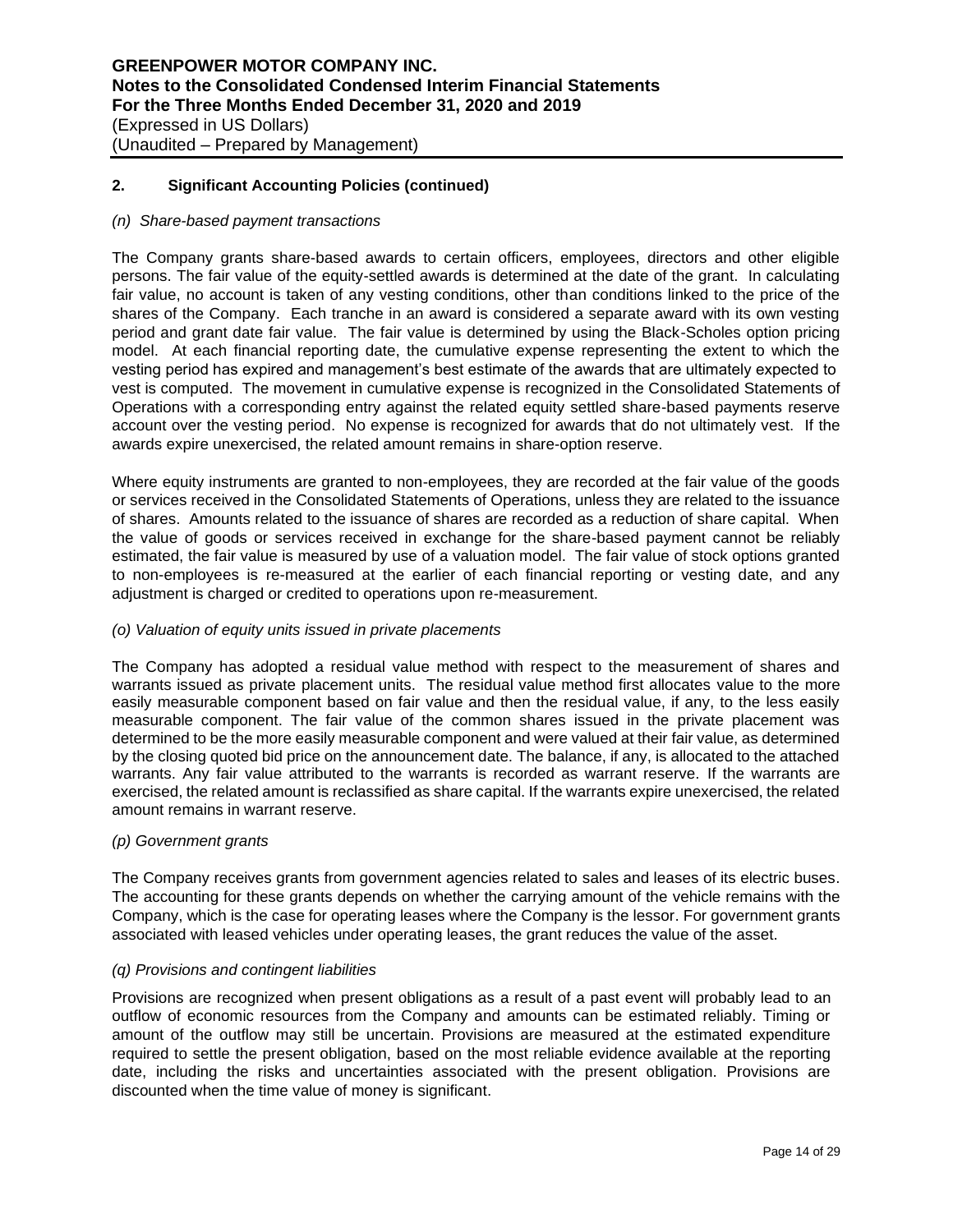## *(r) Leases*

Effective April 1, 2018, the Company adopted IFRS 16 using the modified retrospective approach and accordingly the information presented for the year ended March 31, 2018 has not been restated. The cumulative effect of the initial application, if any, is recognized in deficit at April 1, 2018. Comparative amounts up to March 31, 2018 remain as previously reported under IAS 17 and related interpretations.

#### *Definition of a lease*

At inception of a contract, the Company assesses whether a contract is, or contains, a lease based on whether the contract conveys the right to control the use of an identified asset for a period of time in exchange for consideration. The Company has elected to apply the practical expedient to account for leases for which the lease term ends within 12 months of the date of initial application and leases of low value assets as short-term leases. The lease payments associated with these leases are recognized as expenses on a straight-line basis over the lease term.

The Company has also elected to apply the practical expedient for excluding the initial direct costs for the measurement of right of use assets at the date of initial application, as well as for using hindsight in determining the lease term where the contract contains options to extend or terminate the lease.

#### *As a lessee*

The Company recognizes a right of use asset and a lease liability at the lease commencement date. The right of use asset is initially measured at cost, based on the initial amount of the lease liability. The assets are depreciated to the earlier of the end of the useful life of the right of use asset or the lease term using the straight-line method as this most closely reflects the expected pattern of consumption of the future economic benefits. The lease term includes periods covered by an option to extend if the Company is reasonably certain to exercise that option.

The lease liability is initially measured at the present value of the lease payments that are not paid at the commencement date, discounted using the interest rate implicit in the lease or, if that rate cannot be readily determined, at the Company's incremental borrowing rate.

The ongoing lease liability is measured at amortized cost using the effective interest method. It is remeasured when there is a change in future lease payments, if there is a change in the Company's estimate of the amount expected to be payable under a residual value guarantee, or if the Company changes its assessment of whether it will exercise a purchase, extension or termination option.

When the lease liability is premeasured in this way a corresponding adjustment is made to the carrying amount of the right of use asset or is recorded in profit or loss if the carrying amount of the right of use asset has been reduced to zero.

#### *As a lessor*

When the Company acts as a lessor, it determines at lease inception whether each lease is a finance lease or an operating lease.

To classify each lease, the Company makes an overall assessment of whether the lease transfers substantially all of the risks and rewards incidental to ownership of the underlying asset. If this is the case, then the lease is a finance lease; if not, then it is an operating lease. As part of this assessment, the Company considers certain indicators such as whether the lease is for the major part of the economic life of the asset.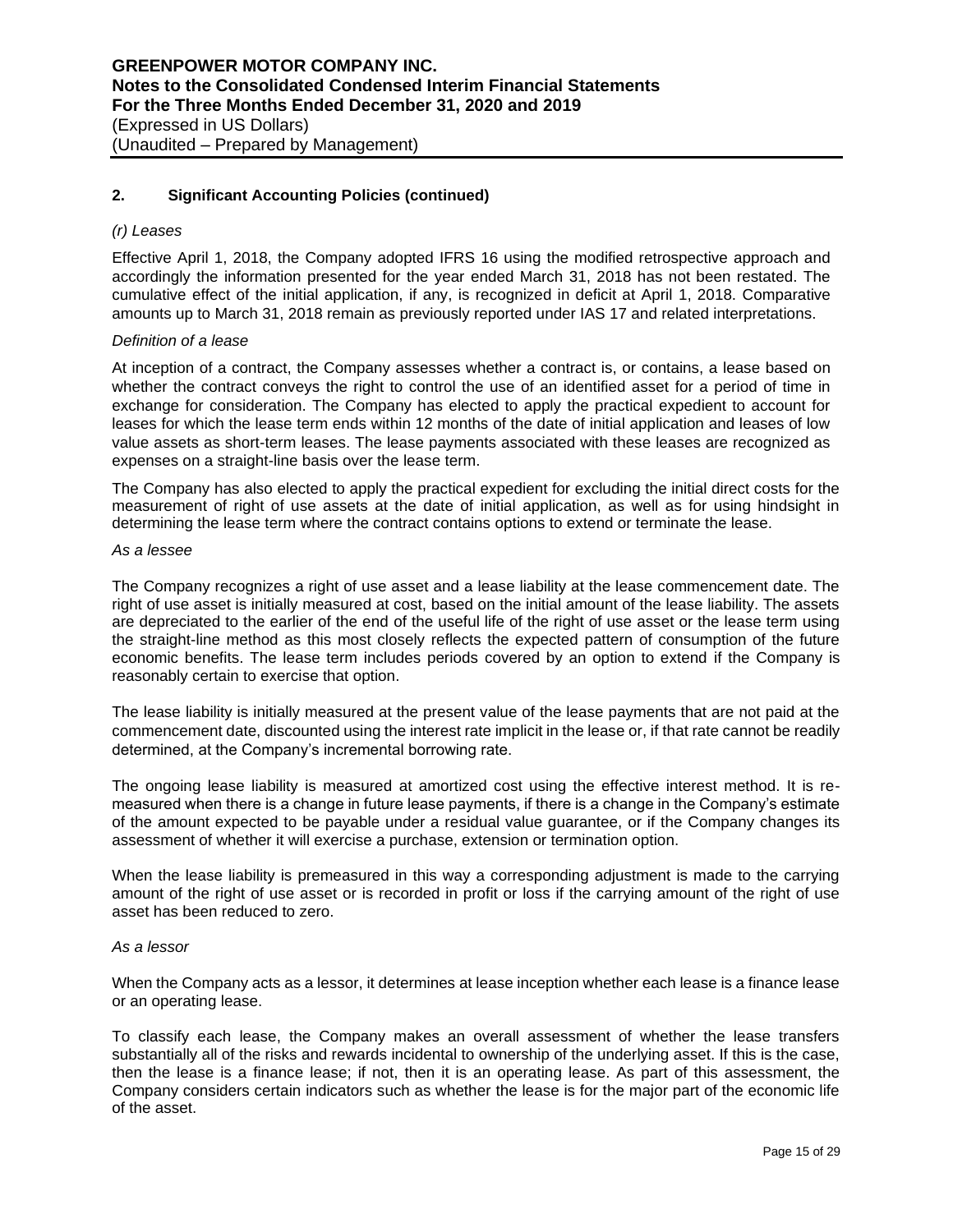#### *(r) Leases (Continued)*

If an arrangement contains lease and non-lease components, the Company applies IFRS 15 to allocate the consideration in the contract.

The Company recognizes lease payments received under operating leases as income on a straight-line basis over the lease term, included in Revenue in the consolidated statements of operations.

#### *Impact on adoption*

On initial application, the Company has elected to record right of use assets based on the corresponding lease liabilities, as described more fully in Note 8. Lease liabilities have been measured by discounting future lease payments at the incremental borrowing rate of 8% per annum, and represents the Company's best estimate of the rate of interest that it would expect to pay to borrow, on a collateralized basis, over a similar term, an amount equal to the lease payments in the current economic environment. As of March 31, 2019, the remaining non-cancelable period of one of the two leases is 29 months, and the other is 42 months.

During the year ended March 31, 2019, the Company entered into two transactions as lessor, one which was accounted for as an operating lease, and the other as a finance lease (Note 5). The adoption of IFRS 16 did not have a material impact on the financial results for the year ended March 31, 2019 for either of these transactions.

#### *(s) Adoption of accounting standards*

The following new or amended standards were adopted during the year ended March 31, 2020:

#### IAS 23 Borrowing Costs

The amendment to IAS 23 Borrowing Costs clarifies that if any specific borrowing remains outstanding after the related asset is ready for its intended use or sale, that borrowing becomes part of the funds that an entity borrows generally when calculating the capitalization rate on general borrowings.

The amendment to IAS 23 Borrowing Costs did not have an impact on the Consolidated Financial Statements of the Company for the year ended March 31, 2020.

#### *(t) Future accounting pronouncements*

Certain new accounting standards and interpretations have been published by the IASB or the IFRS Interpretations Committee that are not mandatory for the March 31, 2020 reporting period.

The Company has reviewed new and revised accounting pronouncements that have been issued but are not yet effective. The Company has not early adopted any of these standards and is currently evaluating the impact, if any, that these standards might have on its consolidated financial statements.

## **3. Restricted Cash**

The Company has a restricted cash balance of \$151,917 as at December 31, 2020 (March 31, 2020 - \$151,909) on deposit at a major financial institution in the United States. The funds relate to a contract for the sale of vehicles and will be returned to the Company within 30 days of acceptance of the vehicles by the customer.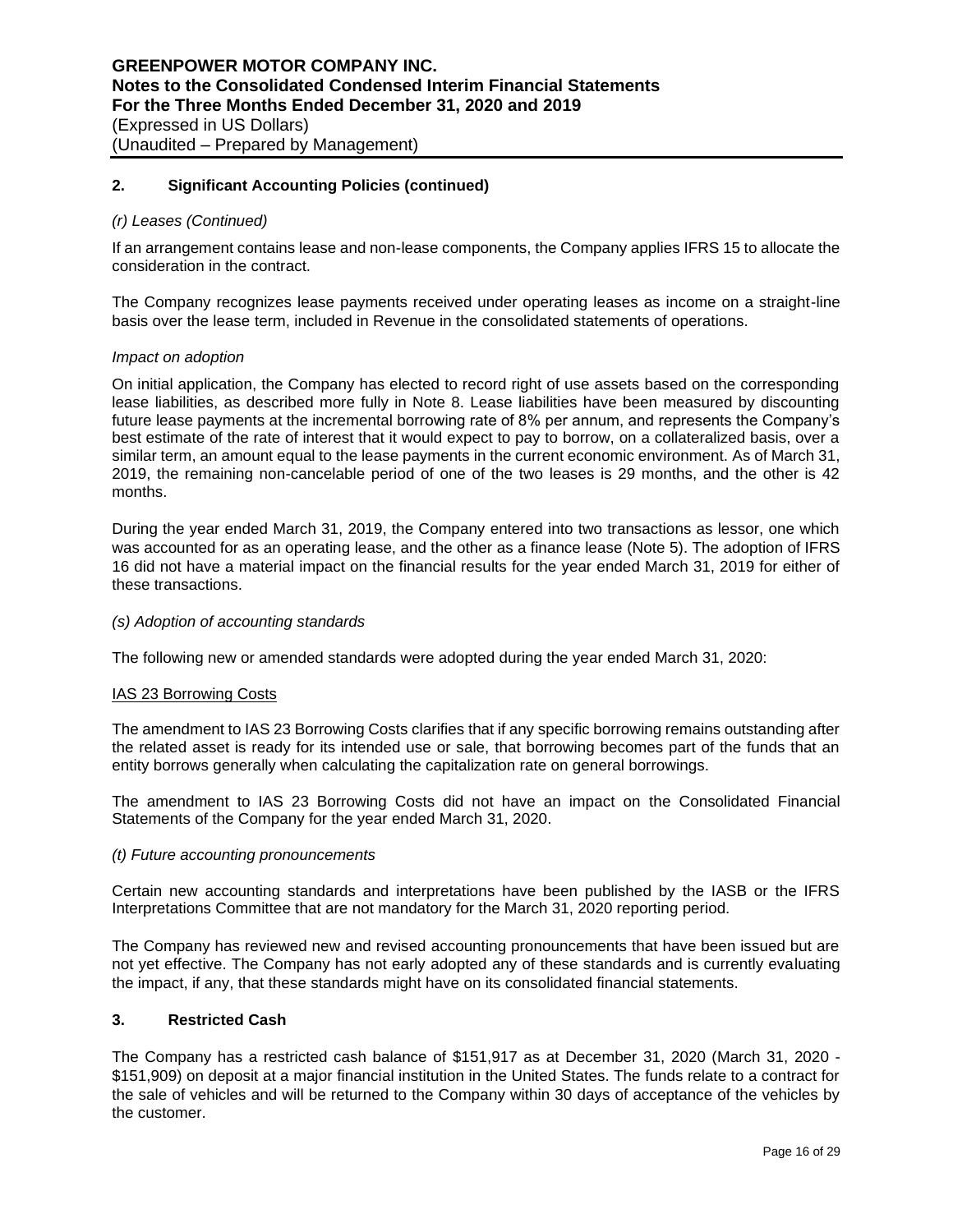## **4. Accounts Receivable**

The Company has evaluated the carrying value of accounts receivable as at December 31, 2020 in accordance with IFRS 9 and has determined that an allowance against accounts receivable of \$8,278 as at December 31, 2020 (March 31, 2020 - \$46,447) is warranted.

## **5. Finance Lease Receivable**

Greenpower's wholly owned subsidiary San Joaquin Valley Equipment Leasing Inc. ("SJVEL") leases vehicles to several customers, and as at December 31, 2020 the Company had a total of 77 (March 31, 2020 – 25) vehicles on lease that were determined to be finance leases, and the Company had a total of 2 (March 31, 2020 – 2) vehicles on lease that were determined to be operating leases. During the three months ended December 31, 2020, the Company entered into 14 finance leases, with payments under the leases scheduled to begin in June 2021. For operating leases, lease payments are recognized in revenue when earned.

For the three months and nine months ended December 31, 2020, selling profit on finance leases was \$477,150 and \$1,824,428 respectively. The following table illustrates Finance Lease Receivables as at December 31, 2020 and as at March 31, 2020:

|                                                    |                 | December 31, 2020 March 31, 2020 |
|----------------------------------------------------|-----------------|----------------------------------|
| Year 1                                             | \$<br>526,873   | \$<br>208,104                    |
| Year 2                                             | 628,558         | 236,712                          |
| Year 3*                                            | 1,265,238       | 378,298                          |
| Year 4 *                                           | 1,712,966       | 685,449                          |
| Year $5*$                                          | 51,281          | 51,281                           |
| Remainder *                                        | 137,535         | 175,997                          |
| less: amount representing interest income          | (900, 293)      | (405,550)                        |
| Finance Lease Receivable                           | \$<br>3,422,158 | \$<br>1,330,291                  |
| <b>Current Portion of Finance Lease Receivable</b> | \$<br>211,026   | \$<br>82,501                     |
| Long Term Portion of Finance Lease Receivable      | \$<br>3,211,132 | \$<br>1,247,790                  |
|                                                    |                 |                                  |

\* including unguaranteed residual

## **6. Inventory**

The following is a listing of inventory as at December 31, 2020 and March 31, 2020:

|                                   |   | December 31, 2020      |   | March 31, 2020         |
|-----------------------------------|---|------------------------|---|------------------------|
| Work in Process<br>Finished Goods | S | 7,119,814<br>2,247,681 | S | 2,812,935<br>3,777,665 |
| Total                             | S | 9,367,495              |   | 6,590,600              |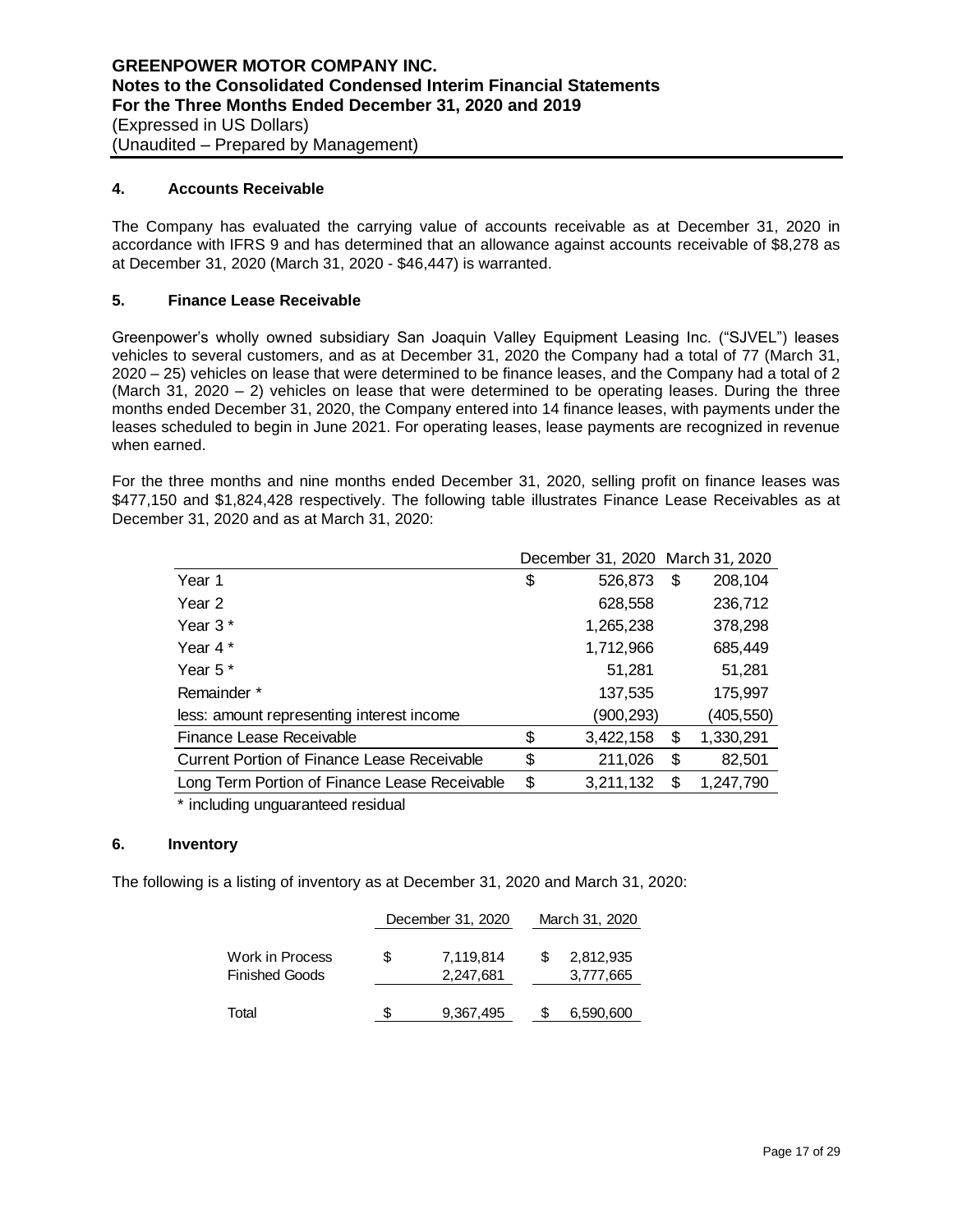## **7. Promissory Note Receivable**

On January 23, 2018, the Company entered into multiple lease agreements (the "Agreements") with a third party (the "Customer") for the purpose of leasing two EV 550's for a period of five years. On January 30, 2018, these lease payments, except for the final payment to be made by the Customer of CDN\$1,000,000 to the Company, were purchased by and transferred to an independent third party (the "Purchaser") in exchange for a lump sum payment of CDN\$1,492,611 to the Company. The Purchaser was granted a first priority security interest in the EV550's. Both the lump sum and the discounted final payment were included in Revenue in the Consolidated Statements of Operations.

The CDN\$1,000,000 due at the end of the lease term is classified as a Promissory Note Receivable on the Consolidated Statements of Financial Position. The Promissory Note Receivable has been discounted over the five-year lease term at a rate of 6.4%.

The Company evaluated the carrying value of the promissory note receivable as at March 31, 2020 in accordance with IFRS 9 and determined there was a significant increase in credit risk. The Company aggregated the present value of expected payments of the promissory note receivable under three probability weighted scenarios and determined that a write down of the asset of CDN\$297,883 or \$223,919 as at March 31, 2020 was warranted. The carrying value of the promissory note receivable as at December 31, 2020 is \$448,649 (March 31, 2020, 384,261).

## **8. Right of Use Assets and Lease Liabilities**

The Company has recorded Right of Use Assets and Lease Liabilities in its statement of financial position related to three properties in California for which the Company has entered into lease agreements that expire in more than one year. The carrying value of Right of Use Assets as at December 31, 2020 is \$421,431. Rental payments on the Right of Use Assets are discounted using an 8% rate of interest and capitalized on the Consolidated Statement of Financial Position as Lease Liabilities. The value of the Right of Use Assets is determined at lease inception and include the capitalized lease liabilities, incorporate upfront costs incurred and incentives received, and the value is depreciated over the term of the lease. For the three months ended December 31, 2020, the Company incurred interest expense of \$9,286 on the Lease Liabilities, recognized depreciation expense of \$66,253 on the Right of Use Assets and made total rental payments of \$78,260. There were no additions to Right of Use Assets during the quarter ended December 31, 2020.

For one of the leases there is an option to extend the lease for a further 36 months.

The following table summarizes payments on GreenPower's Lease Liabilities (undiscounted) as at December 31, 2020:

| 1 year                                      | S  | 296,212   |
|---------------------------------------------|----|-----------|
| thereafter                                  |    | 188,829   |
| less: amount representing interest expense  |    | (27, 892) |
| Lease liabilities                           | S  | 457.149   |
| <b>Current Portion of Lease Liabilities</b> |    | 272,816   |
| Long Term Portion of Lease Liabilities      | S. | 184.333   |

Payments on two leases that are classified as short-term leases totaled \$23,962 for the quarter ended December 31, 2020 and were recognized in rent and maintenance expense. The remaining minimum lease payments until the end of the two leases are \$52,840.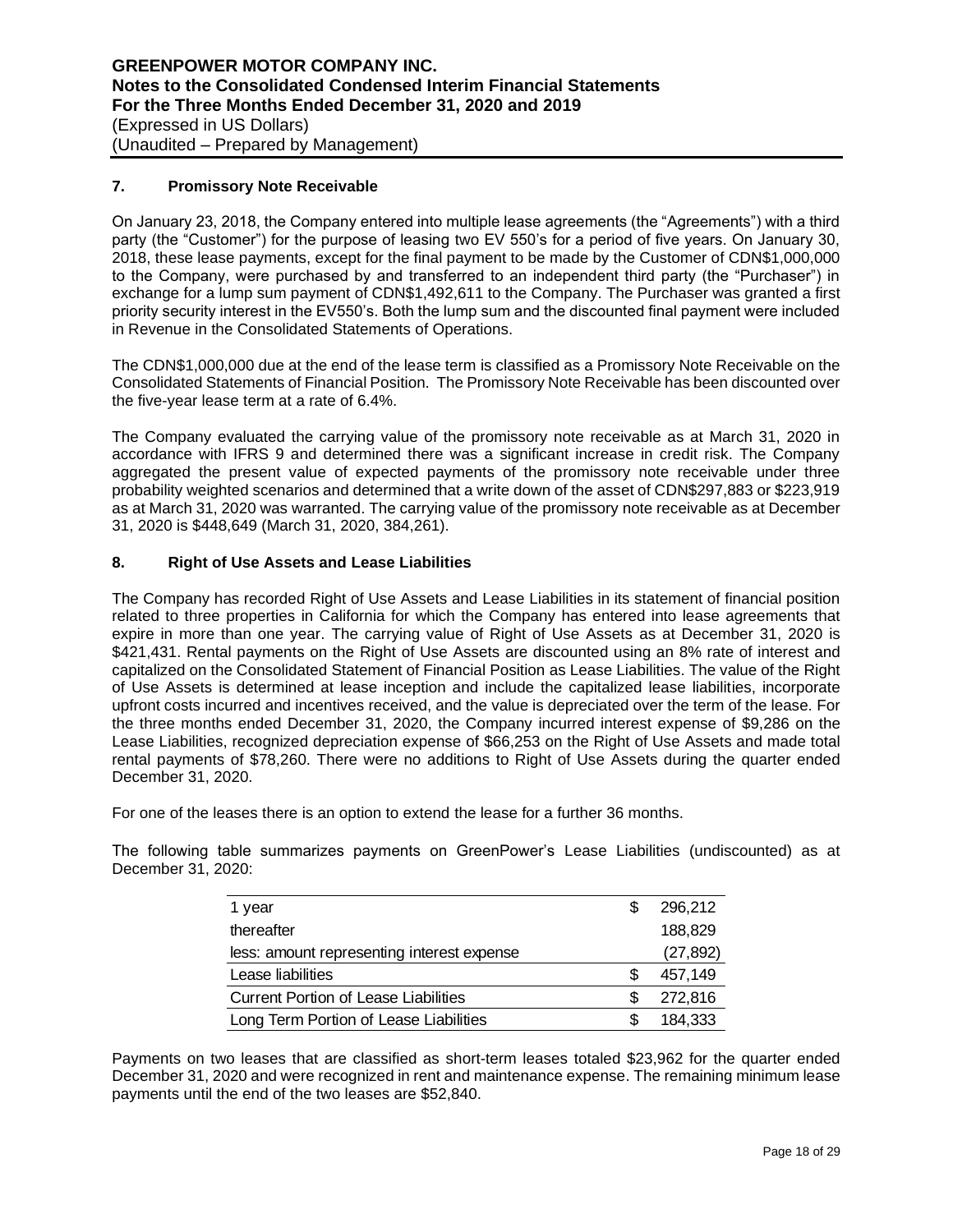## **GREENPOWER MOTOR COMPANY INC. Notes to the Consolidated Condensed Interim Financial Statements For the Three Months Ended December 31, 2020 and 2019** (Expressed in US Dollars) (Unaudited – Prepared by Management)

## **9. Property and Equipment**

| ະ.<br><b>Property and Equipment</b>                                                   |               |              |    |             |     |                       |      |                     |               |                      |                |     |           |
|---------------------------------------------------------------------------------------|---------------|--------------|----|-------------|-----|-----------------------|------|---------------------|---------------|----------------------|----------------|-----|-----------|
| The following is a summary of activities for the nine months ended December 31, 2020: |               |              |    |             |     |                       |      |                     |               |                      |                |     |           |
|                                                                                       |               |              |    |             |     | Demonstration         |      |                     | EV            |                      | Leasehold      |     |           |
| Cost                                                                                  | Computers     | Furniture    |    | Automobiles |     | <b>Electric Buses</b> |      | <b>Leased Asset</b> | Equipment     | Land                 | Improvements   |     | Total     |
| Balance, March 31, 2020                                                               | 51,849        | 43,058<br>\$ | S  | 94,256      | \$  | 832,463               | \$.  | 672,151             | 691,703<br>\$ | 800,717<br>\$        | 50,016         | \$  | 3,236,213 |
| Additions                                                                             | 28,620        | 7,142        |    | 115,222     |     |                       |      |                     | 86,751        | 600                  | 1,226          |     | 239,561   |
| Foreign exchange translation                                                          | 693           | 1,690        |    |             |     |                       |      |                     |               |                      |                |     | 2,383     |
| Balance, December 31, 2020                                                            | 81,162<br>\$. | \$<br>51,890 |    | 209,478     | \$  | 832,463               | \$   | 672,151             | \$<br>778,454 | 801,317<br>\$        | 51,242<br>- \$ | \$  | 3,478,157 |
| Depreciation and impairment losses                                                    |               |              |    |             |     |                       |      |                     |               |                      |                |     |           |
| Balance, March 31, 2020                                                               | 16,924        | 17,011<br>\$ | \$ | 20,126      | \$. | 163,675               | \$   | 625,620             | \$<br>638,284 | \$<br>$\blacksquare$ | - \$<br>15,044 | \$. | ,496,684  |
| Depreciation                                                                          | 13,284        | 4,773        |    | 12,735      |     | 64,155                |      | 31,207              | 25,255        |                      | 10,561         |     | 161,970   |
| Foreign exchange translation                                                          | 676           | 1,561        |    |             |     |                       |      |                     |               |                      |                |     | 2,237     |
| Balance, December 31, 2020                                                            | 30,884<br>\$. | \$<br>23,345 |    | 32,861      | \$  | 227,830               | \$   | 656,827             | \$ 663,539    | \$<br>$\blacksquare$ | \$<br>25,605   | \$  | ,660,891  |
| <b>Carrying amounts</b>                                                               |               |              |    |             |     |                       |      |                     |               |                      |                |     |           |
| As at March 31, 2020                                                                  | 34,925        | 26,047<br>S. | S  | 74,130      | \$  | 668,788               | - \$ | 46,531              | S<br>53,419   | \$<br>800,717        | 34,972         | æ.  | 1,739,529 |
| As at December 31, 2020                                                               | 50,278<br>\$  | 28,545<br>\$ |    | 176,617     | \$  | 604,633               | - 5  | 15,324              | 114,915<br>\$ | 801,317<br>\$        | 25,637<br>- 5  | S   | 1,817,266 |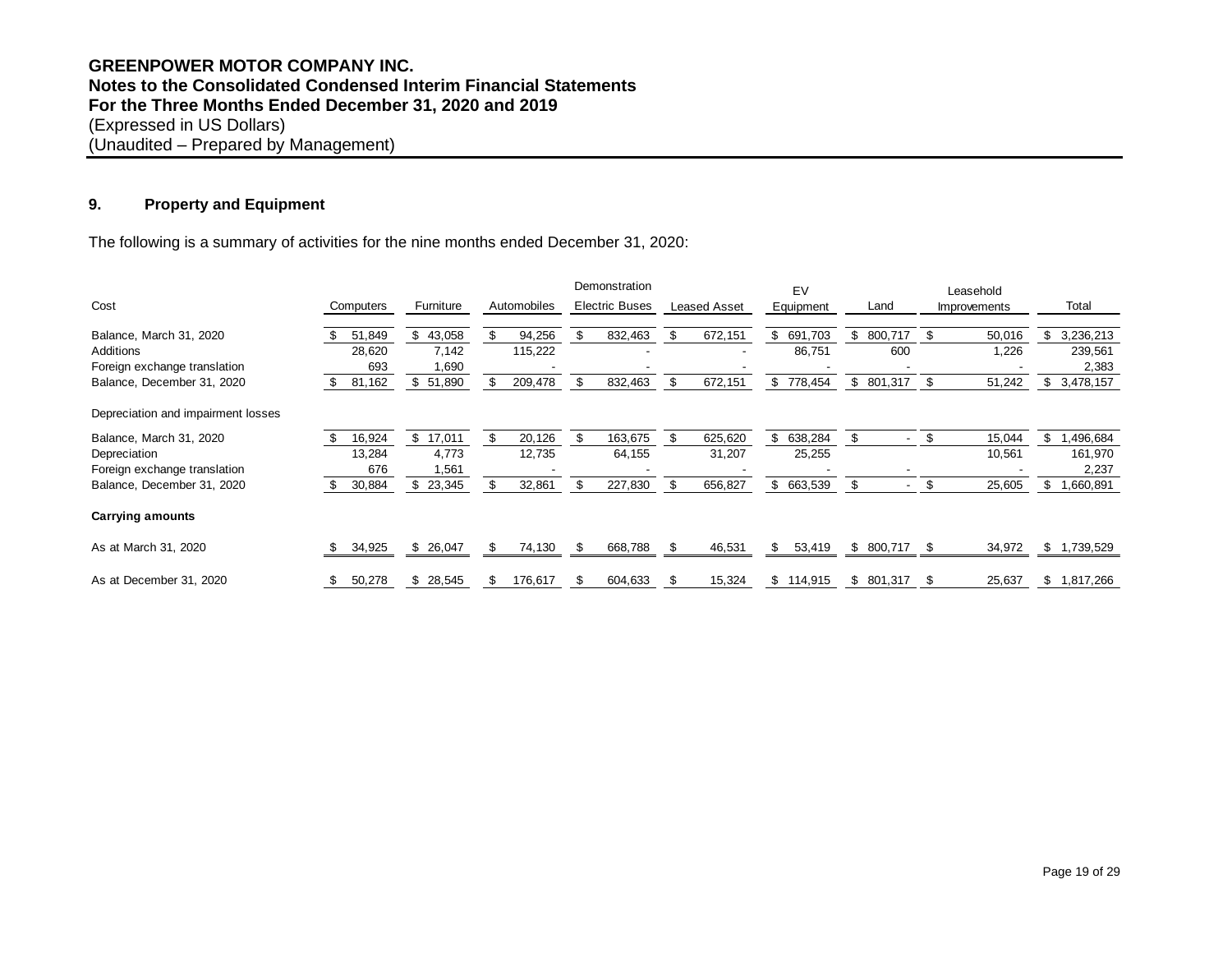## **10. Line of Credit**

The Company's primary bank account denominated in US dollars is linked to its Line of Credit such that funds deposited to the bank account reduce the outstanding balance on the Line of Credit.

As at December 31, 2020 the Company's Line of Credit had a credit limit of up to \$8,000,000 (March 31, 2020 – \$8,000,000). The line of Credit bears interest at the bank's US Base Rate (December 31, 2020 – 3.75%, March 31, 2020 – 3.75%) plus 1.5%.

The Line of Credit is secured by a general floating charge on the Corporation's assets and the assets of one of its subsidiaries, and one of the Company's subsidiaries has provided a corporate guarantee. Two directors of the Company have also provided personal guarantees for a total of \$5,020,000. The Line of Credit contains customary business covenants such as maintenance of security, maintenance of corporate existence, and other covenants typical for a corporate operating line of credit, and the Line of Credit has one financial covenant, to maintain a current ratio greater than 1.2:1, and the bank approved a temporary reduction in the current ratio to 1.0:1 as at March 31, 2020 and June 30, 2020. In addition, the availability of the credit limit over \$5,000,000 is subject to margin requirements of a percentage of finished goods inventory and accounts receivable, and these margins are tested on a monthly basis. As of December 31, 2020 the Company had a drawn balance of nil on the Line of Credit.

## **11. Share Capital**

#### Authorized

Unlimited number of common shares without par value Unlimited number of preferred shares without par value

## **Share Consolidation**

On August 28, 2020 the Company completed a consolidation of its common shares on the basis of seven pre-consolidation shares for one post-consolidation common share. On the same date, the Company's post-consolidation common shares began trading on the Nasdaq stock exchange and ceased trading on the OTCQB exchange in the US, and the post-consolidation shares continued trading on the TSX Venture exchange in Canada. A total of three fractional shares were cancelled as a result of the share consolidation. All references to share and per share amounts in this section have been retroactively restated to give effect to this share consolidation.

#### Issued

During the nine months ended December 31, 2020, the Company issued a total of 5,127,550 in common shares, including 1,537,881 shares from the exercise of warrants, 1,429 shares from the exercise of options, 1,703,240 shares from converted debentures and 1,860,000 shares issued in the Company's IPO as well as 25,000 shares issued in a concurrent private placement.

On August 28, 2020 the Company announced the pricing of its U.S. initial public offering of 1,860,000 common shares and concurrent private placement of 25,000 common shares, which closed on September 1, 2020. Both the initial public offering and the concurrent private placement priced at \$20.00 per share for gross proceeds of \$37.7 million before underwriting discounts and other costs. On announcement of the IPO the Company completed a consolidation of its common shares on the basis of seven pre-consolidation shares for one post-consolidation share and the Company's shares commenced trading on the Nasdaq stock exchange, ceased trading on the OTCQB exchange, and continued to trade on the TSX Venture Exchange.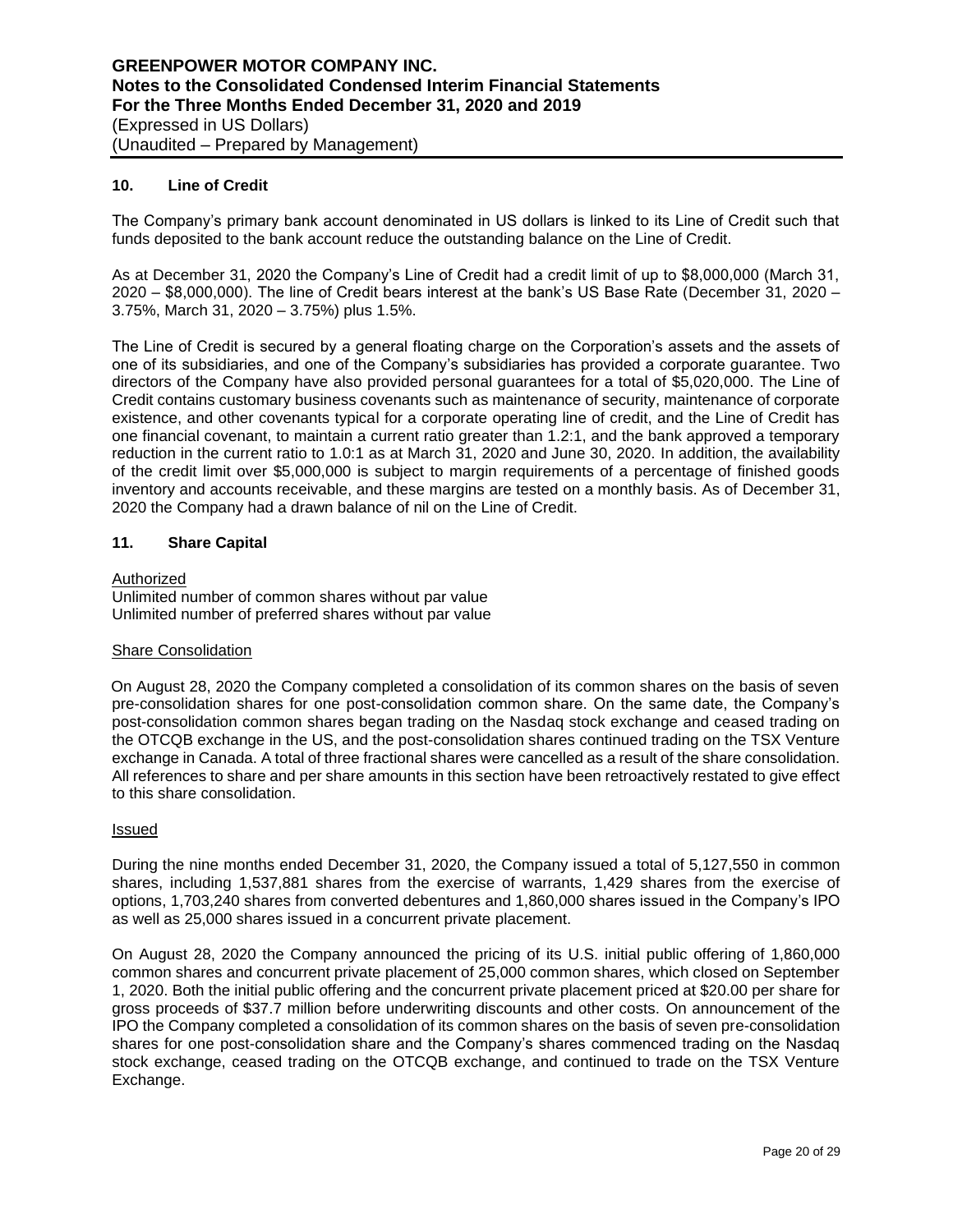## **11. Share Capital (Continued)**

During the year ended March 31, 2020 the Company issued a total of 2,028,543 shares pursuant to the exercise of 119,292 options, the exercise of 17,857 warrants, conversion of debentures for 17,857 shares and 1,873,536 shares issued in a private placement of unit securities during May 2019.

In May 2019, the Company completed a brokered private placement of units for gross proceeds of USD \$4.0 million. Under the offering the Company sold 1,873,536 Units at a price of USD \$2.135 per unit, with each unit being comprised of one GreenPower common share and one-half share purchase warrant. Each full warrant is exercisable into one share for a period of four years at an exercise price of USD \$2.6677 per share, and the warrants contain terms whereby if the share price is above CAD \$8.40 per share for ten (10) consecutive trading days then the Company may issue an acceleration notice to accelerate the expiry of the warrants by thirty (30) days from the date of the acceleration notice.

## **12. Stock Options**

The Company has an incentive stock option plan whereby it grants options to directors, officers, employees, and consultants of the Company. On May 14, 2019, the Company replaced its Fixed Stock Option Plan (the "2016 Plan") with a Rolling Stock Option Plan (the "2019 Plan"). Under the terms of the 2019 Plan, the aggregate number of Options that can be granted under the 2019 Plan cannot exceed ten (10%) of the total number of issued and outstanding Shares, calculated on a non-diluted basis. The exercise price of options granted under the 2019 Plan may not be less than the minimum prevailing price permitted by the TSXV policies with a maximum term of 10 years.

The Company completed a seven-for-one share consolidation on August 28, 2020. All figures in this Note have been retroactively restated to give effect to this share consolidation. See Note 2.b. for further details.

On March 9, 2016, the shareholders approved the previous stock option plan which allowed for the issuance of up to 1,491,541 shares (the "2016 Plan").

On March 30, 2017, the shareholders approved an increase in the number of common shares available for issuance under the 2016 Plan from 1,491,541 to 1,950,910. On May 4, 2018, the number available for issuance was further increased to 2,129,999.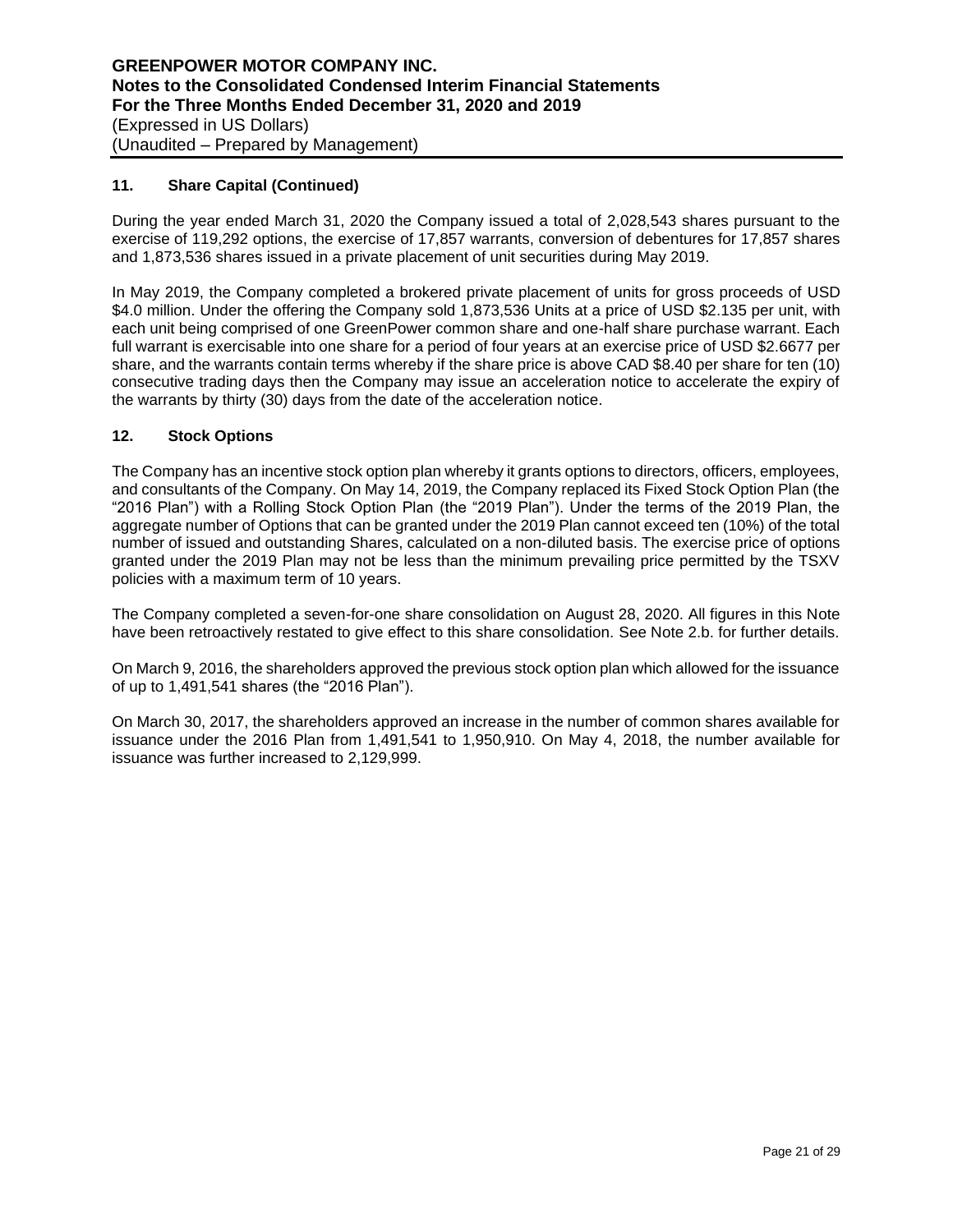## **12. Stock Options (continued)**

The Company had the following incentive stock options granted under the 2019 Plan and 2016 Plan that are issued and outstanding as at December 31, 2020:

|                                                                                                                                                                                                                                                                                                                                                             |    | Exercise      | Balance                                                                                  |             |            | Forfeited  | Balance                                                                                         |
|-------------------------------------------------------------------------------------------------------------------------------------------------------------------------------------------------------------------------------------------------------------------------------------------------------------------------------------------------------------|----|---------------|------------------------------------------------------------------------------------------|-------------|------------|------------|-------------------------------------------------------------------------------------------------|
| <b>Expiry Date</b>                                                                                                                                                                                                                                                                                                                                          |    | Price (CDN\$) | March 31, 2020                                                                           | Granted     | Exercised  | or Expired | December 31, 2020                                                                               |
| May 26, 2020                                                                                                                                                                                                                                                                                                                                                | \$ | 4.20          | 21,429                                                                                   | -           |            | (21, 429)  |                                                                                                 |
| July 10, 2020                                                                                                                                                                                                                                                                                                                                               | \$ | 3.85          | 7,143                                                                                    |             |            | (7, 143)   |                                                                                                 |
| February 4, 2021                                                                                                                                                                                                                                                                                                                                            | \$ | 2.45          | 57,143                                                                                   |             |            |            | 57,143                                                                                          |
| May 6, 2021                                                                                                                                                                                                                                                                                                                                                 | \$ | 2.45          | 74,286                                                                                   |             |            | (11, 429)  | 62,857                                                                                          |
| October 27, 2021                                                                                                                                                                                                                                                                                                                                            | \$ | 4.34          | 71,429                                                                                   |             |            |            | 71,429                                                                                          |
| February 2, 2022                                                                                                                                                                                                                                                                                                                                            | \$ | 5.25          | 65,286                                                                                   |             |            |            | 65,286                                                                                          |
| May 26, 2022                                                                                                                                                                                                                                                                                                                                                | \$ | 5.25          | 148,214                                                                                  |             |            |            | 148,214                                                                                         |
| December 18, 2022                                                                                                                                                                                                                                                                                                                                           | \$ | 3.15          | 25,000                                                                                   |             |            |            | 25,000                                                                                          |
| May 4, 2023                                                                                                                                                                                                                                                                                                                                                 | \$ | 3.50          | 75,714                                                                                   |             |            |            | 75,714                                                                                          |
| November 30, 2023                                                                                                                                                                                                                                                                                                                                           | \$ | 3.01          | 50,000                                                                                   |             |            |            | 50,000                                                                                          |
| February 12, 2024                                                                                                                                                                                                                                                                                                                                           | \$ | 3.50          | 78,571                                                                                   |             |            |            | 78,571                                                                                          |
| January 30, 2022                                                                                                                                                                                                                                                                                                                                            | \$ | 2.59          | 25,000                                                                                   |             |            |            | 25,000                                                                                          |
| January 30, 2025                                                                                                                                                                                                                                                                                                                                            | \$ | 2.59          | 319,286                                                                                  |             | (1, 429)   | (2,679)    | 315,178                                                                                         |
| July 3, 2022                                                                                                                                                                                                                                                                                                                                                | \$ | 4.90          |                                                                                          | 14,286      |            |            | 14,286                                                                                          |
| July 3, 2025                                                                                                                                                                                                                                                                                                                                                | \$ | 4.90          |                                                                                          | 51,429      |            |            | 51,429                                                                                          |
| November 19, 2025*                                                                                                                                                                                                                                                                                                                                          | \$ | 20.00         |                                                                                          | 300,000     |            |            | 300,000                                                                                         |
| December 4, 2025*                                                                                                                                                                                                                                                                                                                                           | \$ | 20.00         |                                                                                          | 20,000      |            |            | 20,000                                                                                          |
| Total outstanding                                                                                                                                                                                                                                                                                                                                           |    |               | 1,018,501                                                                                | 385,715     | (1, 429)   | (42, 680)  | 1,360,107                                                                                       |
| Total exercisable                                                                                                                                                                                                                                                                                                                                           |    |               | 629,750                                                                                  |             |            |            | 857,429                                                                                         |
| Weighted Average                                                                                                                                                                                                                                                                                                                                            |    |               |                                                                                          |             |            |            |                                                                                                 |
| Exercise Price (CDN\$)                                                                                                                                                                                                                                                                                                                                      |    |               | \$<br>3.47                                                                               | \$<br>17.43 | 2.59<br>\$ | \$<br>3.57 | \$<br>8.99                                                                                      |
| Weighted Average Remaining Life                                                                                                                                                                                                                                                                                                                             |    |               | 3.0 years                                                                                |             |            |            | 3.0 years                                                                                       |
| As at December 31, 2020, there were 701,323 stock options available for issuance under the 2019 plan.<br>During the nine-month period ended December 31, 2020, 42,679 options were forfeited or expired.                                                                                                                                                    |    |               |                                                                                          |             |            |            |                                                                                                 |
| On July 3, 2020 the Company granted:                                                                                                                                                                                                                                                                                                                        |    |               |                                                                                          |             |            |            |                                                                                                 |
|                                                                                                                                                                                                                                                                                                                                                             |    |               | of 5 years, and which vest 25% after 4 months, and then 25% after years 1, 2, and 3, and |             |            |            | 51,429 stock options to employees with an exercise price of CDN\$4.90 per share and with a term |
| 14,286 stock options to a consultant (IR provider) with an exercise price of CDN\$4.90 per share<br>and with a term of 2 years and which vest 25% at the end of every 3 months for a period of twelve<br>months.                                                                                                                                            |    |               |                                                                                          |             |            |            |                                                                                                 |
| On November 20, 2020 the Company granted an aggregate of 300,000 stock options, with 100,000<br>granted to each of three of Greenpower's officers. The stock options have an exercise price of<br>US\$20.00 per share, a term of 5 years, and are exercisable 25% after four months, and 25% after the<br>first, second and third year from the grant date. |    |               |                                                                                          |             |            |            |                                                                                                 |
| On December 4, 2020 the Company granted an aggregate of 20,000 stock options, with 5,000 granted<br>to each of the Company's four independent directors. The stock options have an exercise price of<br>US\$20.00 per share, a term of 5 years, and are exercisable at the end of every 3 months for a period<br>of twelve months.                          |    |               |                                                                                          |             |            |            |                                                                                                 |
| exercise of 1,429 stock options.                                                                                                                                                                                                                                                                                                                            |    |               |                                                                                          |             |            |            | During the nine months ended December 31, 2020, 1,429 common shares were issued pursuant to the |

- 51,429 stock options to employees with an exercise price of CDN\$4.90 per share and with a term of 5 years, and which vest 25% after 4 months, and then 25% after years 1, 2, and 3, and
- 14,286 stock options to a consultant (IR provider) with an exercise price of CDN\$4.90 per share and with a term of 2 years and which vest 25% at the end of every 3 months for a period of twelve months.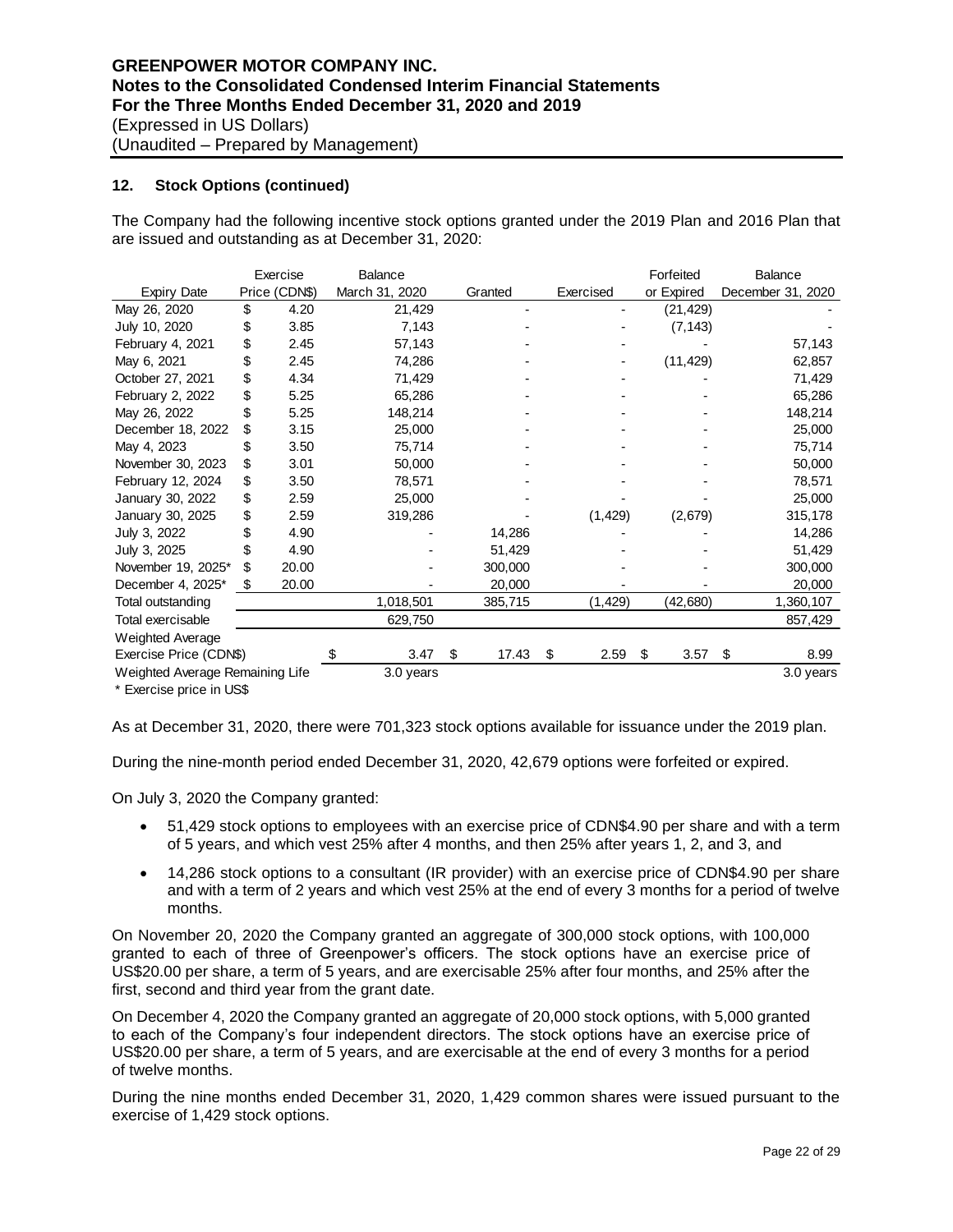## **12. Stock Options (continued)**

During the three months ended December 31, 2020, the Company incurred share-based compensation expense with a measured fair value of \$570,798. The fair value of the options granted and vested were recorded as share-based payments on the Consolidated Statements of Operations.

## **13. Warrants**

The Company completed a seven-for-one share consolidation on August 28, 2020. All figures in this Note have been retroactively restated to give effect to this share consolidation. See Note 2.b. for further details.

As at December 31, 2020, the Company had outstanding warrants, enabling the holders to acquire common shares as follows:

|                        | Exercise            | Balance        |                          |             |                         | Balance           |
|------------------------|---------------------|----------------|--------------------------|-------------|-------------------------|-------------------|
| Expiry Date            | Price               | March 31, 2020 | Issued                   | Exercised   | Expired                 | December 31, 2020 |
| May 17, 2020           | CDN \$5.25          | 417,457        | $\overline{\phantom{0}}$ | -           | (417, 457)              |                   |
| May 31, 2020           | CDN \$5.25          | 54,929         | ۰                        |             | (54, 929)               |                   |
| October 17, 2020       | CDN \$7.70          | 44,500         | -                        | (44, 498)   | (2)                     |                   |
| June 29, 2021          | CDN \$4.55          | 628,571        | -                        |             |                         | 628,571           |
| September 25, 2021     | CDN \$3.50          | 527,143        | ۰                        | (36,071)    |                         | 491,072           |
| October 12, 2021       | CDN \$3.50          | 775,000        | ۰                        | (700,000)   |                         | 75,000            |
| March 14, 2022         | CDN \$4.20          | 685,714        | ۰                        |             |                         | 685,714           |
| May 6, 2023            | <b>USD \$2.6677</b> | 866,510        | ۰                        | (700, 765)  |                         | 165,745           |
| May 8, 2023            | USD \$2.6677        | 70,258         | ۰                        | (56, 555)   |                         | 13,703            |
| Total outstanding      |                     | 4,070,082      | ۰                        | (1,537,889) | (472,388)               | 2,059,805         |
| Weighted Average       |                     |                |                          |             |                         |                   |
| Exercise Price (CDN\$) |                     | 4.05           | NA \$                    | 3.66        | $5.25\frac{2}{3}$<br>-S | 4.06              |
| Weighted Average Life  |                     | 1.7 years      |                          |             |                         | 1.0 years         |

During the nine months ended December 31, 2020, a total of 472,388 warrants exercisable at CDN \$5.25 per share expired unexercised.

During the nine months ended December 31, 2020 the Company issued the following common shares from the exercise of warrants:

- 44,498 common shares were issued at a price of CDN\$7.70 per share pursuant to the exercise of 44,498 warrants;
- 736,071 common shares were issued at a price of CDN\$3.50 per share pursuant to the exercise of 736,071 warrants, and
- 757,320 common shares were issued at a price of USD\$2.6677 per share pursuant to the exercise of 757,320 warrants.

Warrants were issued to two directors in exchange for providing personal guarantees on the Company's operating line of credit and the cost of these warrants is recognized on the consolidated statement of financial position as deferred financing fees and expensed to the statement of operations over the term of the warrants.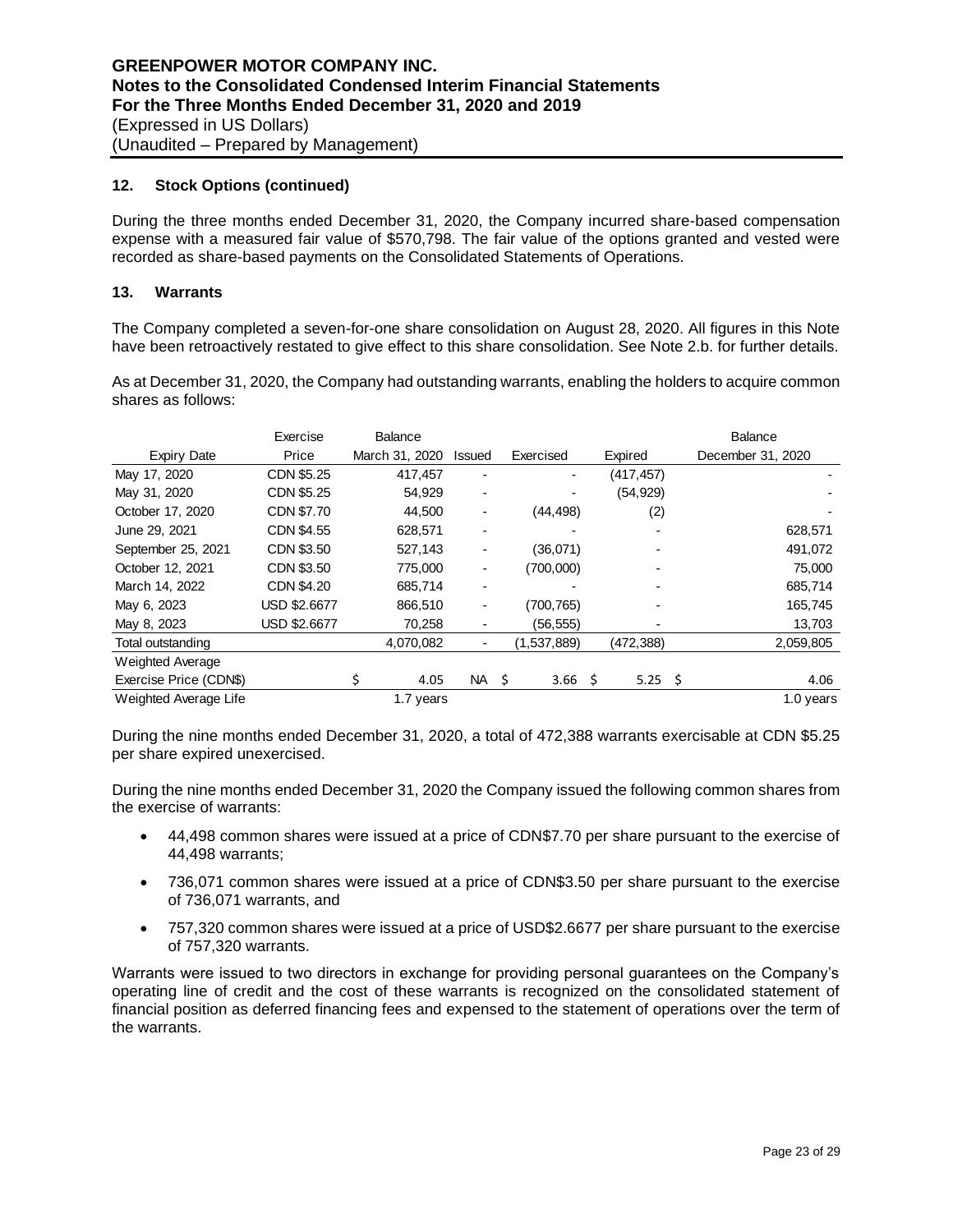## **14. Convertible Debentures**

The Company completed a seven-for-one share consolidation on August 28, 2020. All figures in this Note have been retroactively restated to give effect to this share consolidation. See Note 2.b. for further details.

As at March 31, 2020 the Company had a total of \$CDN 5,596,000 in convertible debentures outstanding, which were converted into 1,703,240 common shares during the nine months ended December 31, 2020. The convertible debentures all had an 8% interest rate, an initial term of four years, and effective interest rates ranging from 28.3% to 38.5%.

| <b>Issue Date</b> | <b>Outstanding Amount</b><br>March 31, 2020<br>(\$CDN) | <b>Conversion</b><br>Price (\$CDN) | Shares on<br><b>Conversion</b> | Converted<br><b>Amount</b><br>(\$CDN) | <b>Outstanding Amount</b><br>December 31, 2020<br>(\$CDN) |
|-------------------|--------------------------------------------------------|------------------------------------|--------------------------------|---------------------------------------|-----------------------------------------------------------|
| 17-May-17         | 1,900,000                                              | 4.55                               | 417,582                        | (1,900,000)                           |                                                           |
| 31-May-17         | 250,000                                                | 4.55                               | 54,945                         | (250,000)                             |                                                           |
| 25-Sep-17         | 1,476,000                                              | 2.80                               | 527,143                        | (1,476,000)                           |                                                           |
| 12-Oct-17         | 1,970,000                                              | 2.80                               | 703,571                        | (1,970,000)                           |                                                           |
| Total             | 5,596,000                                              |                                    | 1,703,241                      | (5,596,000)                           |                                                           |

During the nine-months ended December 31, 2020, the Company paid interest of \$204,012 (December 30, 2019 - \$258,094) and recognized accretion of \$438,261 (December 30, 2019 - \$414,887) related to the convertible debentures listed above.

During the nine months ended December 31, 2020 the following common shares were issued from the exercise of convertible debentures:

- 417,582 common shares were issued pursuant to the conversion of convertible debentures totaling CAD\$200,000 (issued on May 31, 2017) which were converted at a price of CAD\$4.55 per share;
- 54,945 common shares were issued pursuant to the conversion of convertible debentures totaling CAD\$250,000 (issued on May 31, 2017) which were converted at a price of CAD\$4.55 per share;
- 527,143 common shares were issued pursuant to the conversion of convertible debentures totaling \$1,476,000 (issued on Sep 25, 2017) which were converted at a price of CAD\$2.80 per share;
- 703,570 common shares were issued pursuant to the conversion of convertible debentures totaling CAD\$1,115,000 (issued on October 12, 2017) which were converted at a price of CAD\$2.80 per share.

## **15. Promissory Note Payable**

During the year ended March 31, 2017, the Company issued a \$594,000 promissory note (the "Note") to the City of Porterville to acquire land (Note 9). The Note bears interest at 2.0% per annum and is payable in blended monthly installments of \$5,463, which began on November 1, 2016. The monthly installments will occur for five years, at which point a balloon payment of \$311,764 is due and payable. The Note is secured by an interest in the land in favor of the City of Porterville.

The remaining principal payments until maturity of the promissory note are \$360,784, including the balloon payment due at maturity.

During the three months ended December 31, 2020, the Company incurred \$1,845 (December 31, 2019 - \$2,131) of interest on the Note. This amount is included in Interest and accretion on the Consolidated Statements of Operations.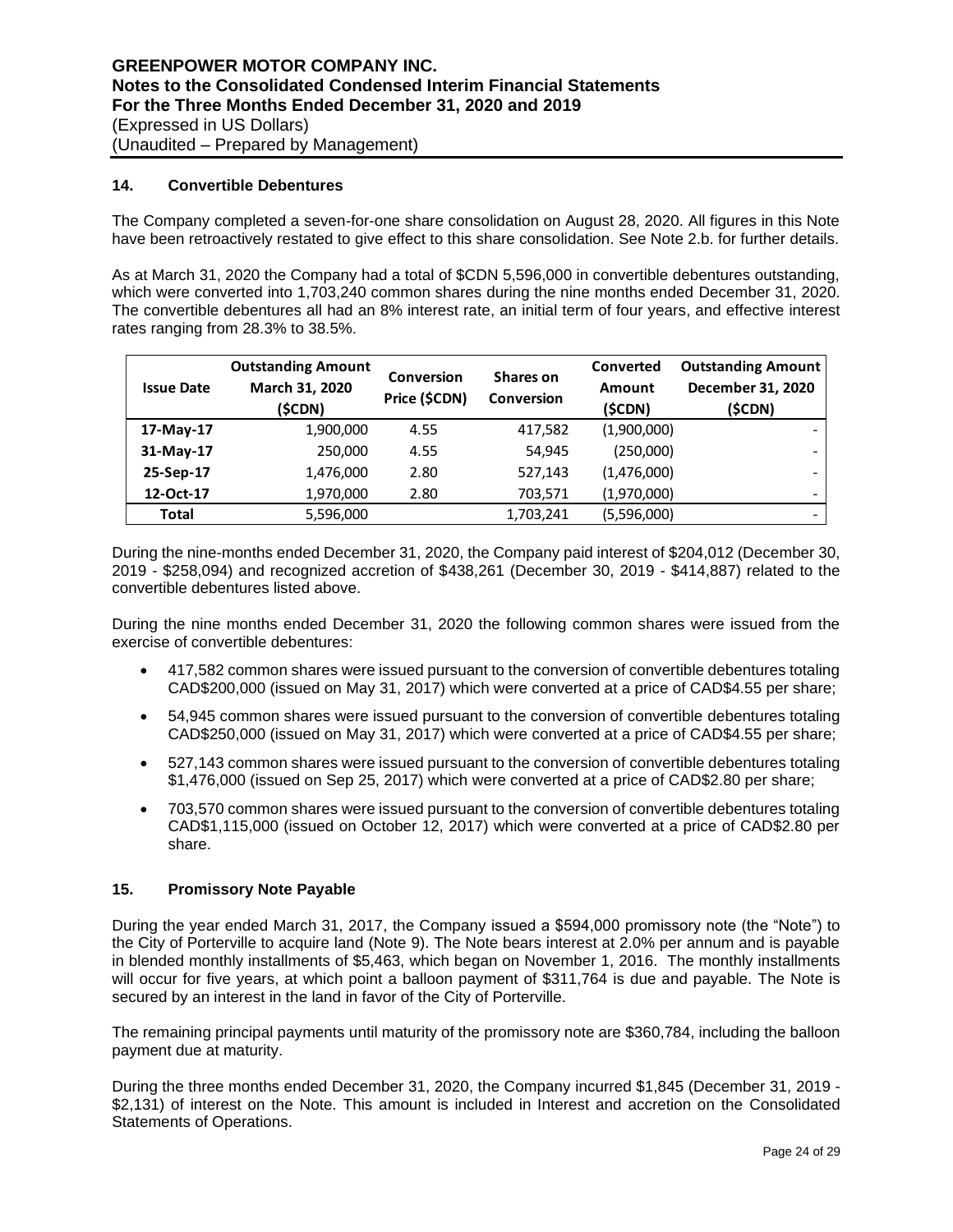#### **16. Deferred Revenue**

The Company recorded Deferred Revenue of \$205,004 for invoices issued to customers for the sale of all-electric buses which were not delivered as at December 31, 2020 (March 31,2020 - \$426,157).

|                                                            |   | December 31, 2020 |   | March 31, 2020 |
|------------------------------------------------------------|---|-------------------|---|----------------|
| Deferred Revenue, beginning of period                      | S | 426.157           | S | 823.904        |
| Additions to deferred revenue during the period            |   | 169,079           |   | 252,443        |
| Deposits returned                                          |   |                   |   | (335,000)      |
| Revenue recognized from deferred revenue during the period |   | (390,232)         |   | (303, 353)     |
| <b>FX Changes</b>                                          |   |                   |   | (11, 837)      |
|                                                            |   |                   |   |                |
| Deferred Revenue, end of period                            | S | 205.004           | S | 426.157        |

#### **17. Financial Instruments**

The Company's financial instruments consist of cash and restricted cash, accounts receivable, finance lease receivable, promissory note receivable, line of credit, accounts payable and accrued liabilities, note payable, the payroll protection loan, loans payable to related parties, promissory note payable, convertible debentures and lease liabilities.

Financial instruments measured at fair value are classified into one of three levels in the fair value hierarchy according to the relative reliability of the inputs used to estimate the fair values. The three levels of the fair value hierarchy are:

Level 1:Unadjusted quoted prices in active markets for identical assets and liabilities;

- Level 2:Inputs other than quoted prices that are observable for the asset or liabilities either directly or indirectly; and
- Level 3: Inputs that are not based on observable market data

The Company does not currently hold any financial instruments measured at fair value on the Consolidated Statements of Financial Position.

The fair value of these financial instruments approximates their carrying value, unless otherwise noted.

#### **Overview**

The Company has exposure to the following financial instrument related risks.

#### **Credit risk**

The Company's exposure to credit risk is on its cash, accounts receivable, promissory note receivable, and on its finance lease receivables. The maximum exposure to credit risk is their carrying amounts in the consolidated statement of Financial Statements.

Cash and restricted cash consists of cash bank balances held in major financial institutions in Canada and the United States with a high credit quality and therefore the Company is exposed to minimal risk. The Company assesses the credit risk of its account receivable, finance lease receivables and promissory note receivable at each reporting period end and on an annual basis. As at December 31, 2020 the Company recognized an allowance for credit losses of \$8,278, against its accounts receivable (Note 4).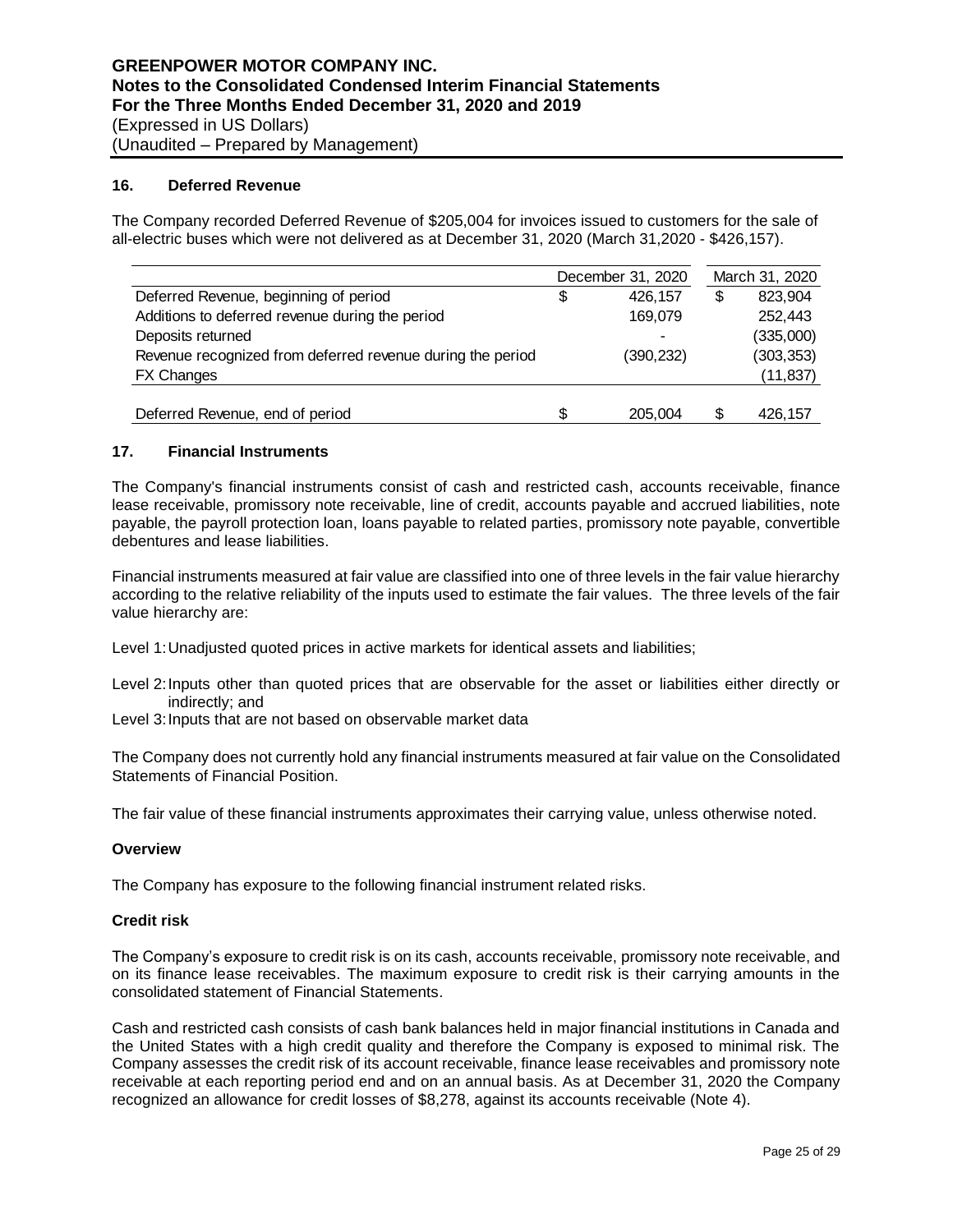## **17. Financial Instruments (continued)**

## **Liquidity risk**

The Company manages liquidity to ensure that there is sufficient capital in order to meet short-term business requirements, after taking into account the Company's cash balance and available liquidity on the Company's operating line of credit. The Company's cash is invested in bank accounts at major financial institutions in Canada and the United States and is available on demand. The Company's primary bank account denominated in US dollars is linked to its Line of Credit such that funds deposited to the bank account reduce the outstanding balance on the Line of Credit. As at December 31, 2020 the Company had a cash balance of \$20,917,422 and its Line of Credit remained undrawn.

#### **Market risks**

Market risk is the risk of loss that may arise from changes in market factors such as interest rates and foreign exchange. The Company is exposed to interest rate risk with respect to its Line of Credit (Note 10).

The Company is exposed to foreign exchange risk as it conducts business in both the United States and Canada. Management monitors its foreign currency balances, but the Company does not engage in any hedging activities to reduce its foreign currency risk.

At December 31, 2020, the Company was exposed to currency risk through the following financial assets and liabilities in CDN Dollars.

| Cash                                        | S | 206,005 |
|---------------------------------------------|---|---------|
| Accounts Receivable                         |   | 297.110 |
| <b>Promissory Notes Receivable</b>          |   | 650,000 |
| Accounts Payable and Accrued Liabilities \$ |   | 110.446 |

The CDN/USD exchange rate as at December 31, 2020 was \$0.7854 (March 31, 2020 - \$0.7049). Based on the net exposure and assuming all other variables remain constant, a 10% change in the appreciation or depreciation of the Canadian dollar relative to the US dollar would result in a change of approximately \$99,000 to other comprehensive income/loss.

#### **18. Capital Management**

The Company's capital management objective is to obtain sufficient capital to develop new business opportunities for the benefit of its shareholders. To meet these objectives, management monitors the Company's ongoing capital requirements on specific business opportunities on a case-by-case basis. The capital structure of the Company consists of cash, operating line of credit, secured and unsecured promissory notes, convertible debentures and equity attributable to common shareholders, consisting of issued share capital and deficit.

During the second quarter the Company completed an initial public offering and concurrent private placement for gross proceeds of US\$37.7 million less underwriting discounts and offering costs. As at December 31, 2020, the Company had a cash balance of \$20,917,422, working capital of \$31,310,393, retained earnings of (\$28,901,236), and shareholder's equity of \$36,956,026. Subject to market conditions and other factors the Company may raise additional capital in the future to fund and grow its business for the benefit of shareholders. The Company is subject to externally imposed capital requirements with respect to its line of credit (Note 10).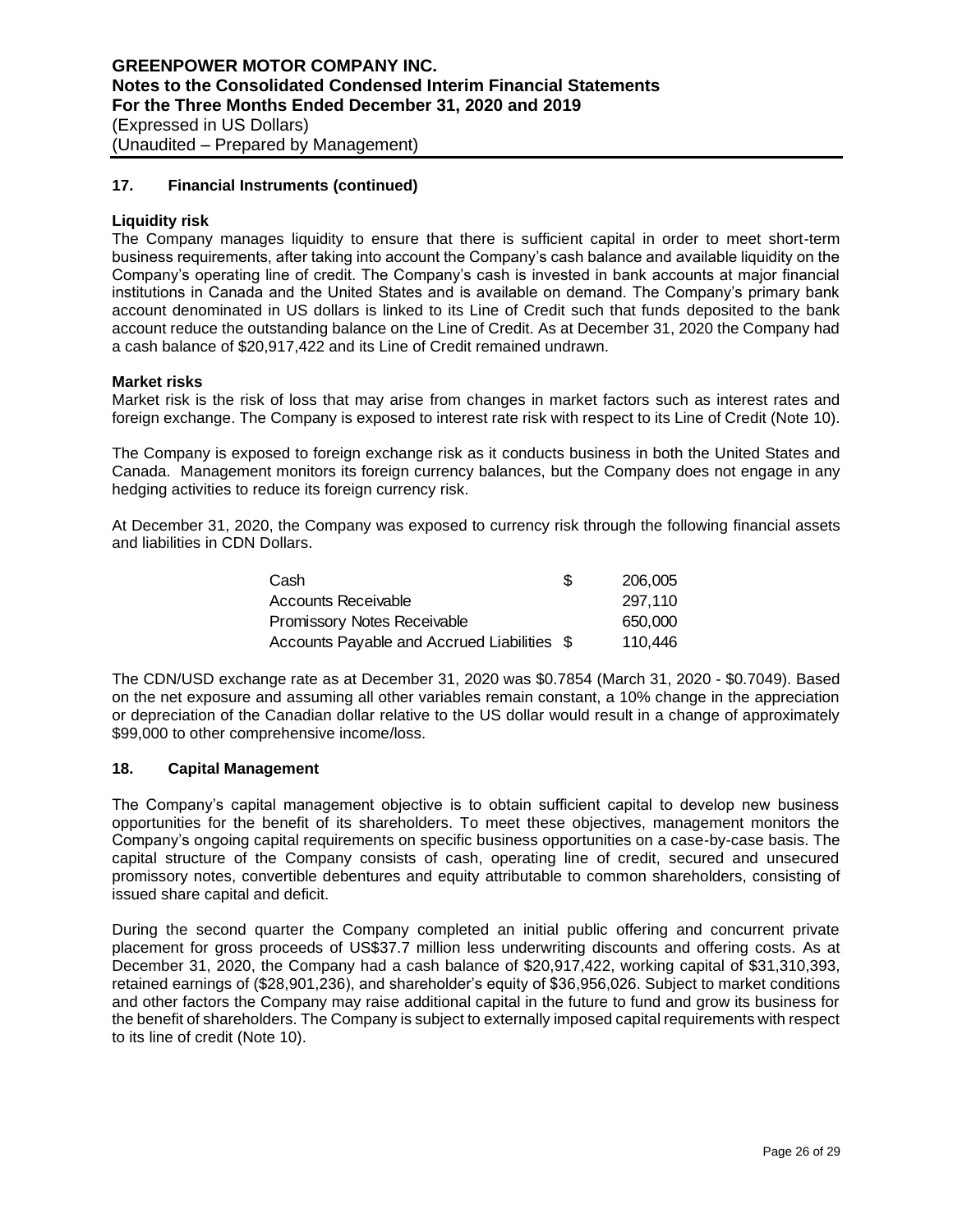#### **19. Related Party Transactions**

A summary of compensation and other amounts paid to directors, officers and key management personnel is as follows:

|                                  | <b>For the Nine Months Ended</b> |                                     |    |         |  |  |  |  |  |
|----------------------------------|----------------------------------|-------------------------------------|----|---------|--|--|--|--|--|
|                                  |                                  | December 31, 2020 December 31, 2019 |    |         |  |  |  |  |  |
|                                  |                                  |                                     |    |         |  |  |  |  |  |
| Salaries and Benefits (1)        | Ś                                | 370,763                             | -S | 314,191 |  |  |  |  |  |
| Consulting fees (2)              |                                  | 220,954                             |    | 150,000 |  |  |  |  |  |
| Accommodation                    |                                  |                                     |    | 762     |  |  |  |  |  |
| <b>Truck and Trailer Rentals</b> |                                  | 5,749                               |    | 81,164  |  |  |  |  |  |
| Options Vested (3)               |                                  | 673,213                             |    | 154,010 |  |  |  |  |  |
| Total                            |                                  | 1,270,679                           | S  | 700,127 |  |  |  |  |  |

- 1) Salaries and benefits incurred with directors, officers and a former officer and director are included in Administrative fees on the Consolidated Statements of Operations.
- 2) Consulting fees included in professional fees and sales and marketing on the Consolidated Statements of Operations are paid to the directors, to the CEO and Chairman and to the former CEO of the Company to provide accounting, management consulting and director services.
- 3) Amounts recognized for related party stock-based compensation are included in Share-based payments on the Consolidated Statements of Operations.

Accounts payable and accrued liabilities at December 31, 2020 included nil (March 31, 2020 – \$71,697) owed to officers, directors, and companies controlled by officers and directors, and shareholders, which is non-interest bearing, unsecured and has no fixed terms of repayment.

As at March 31, 2020, companies beneficially owned by the CEO and Chairman of the Company had loans outstanding to the Company with a total value of CDN \$3,185,000 and USD \$120,000. During the nine months ended December 31, 2020 the Company received loans totaling CAD\$50,000 and USD\$100,000 from companies beneficially owned by the CEO and Chairman. These loans were repaid in their entirety during the nine months ended December 31, 2020, and funds used to repay these loans were sourced from proceeds received from the exercise of warrants during the period.

A director of the Company and the Company's CEO and Chairman have both provided personal guarantees of USD \$2,510,000, or \$5,020,000 in total to support the Company's \$8 million operating line of credit. In consideration for these guarantees, during 2018 the Company issued 628,571 non-transferrable common share purchase warrants exercisable at an exercise price of CDN \$4.55 per share that expire on June 29, 2021 and during 2019 the Company issued 685,714 non-transferrable common share purchase warrants exercisable at an exercise price of CDN \$4.20 per share that expire on March 14, 2022.

During the nine months ended December 31, 2020 all of the remaining convertible debentures of the Company were converted into common shares (Note 14), which included CDN\$3,125,000 (March 31, 2020 – CDN\$3,125,000) principal balance of convertible debentures owed to officers, directors and companies controlled by officers and directors which was converted into 882,555 common shares of the company during the nine months ended December 31, 2020.

These transactions were measured at the exchange amount, which is the amount agreed upon by the transacting parties.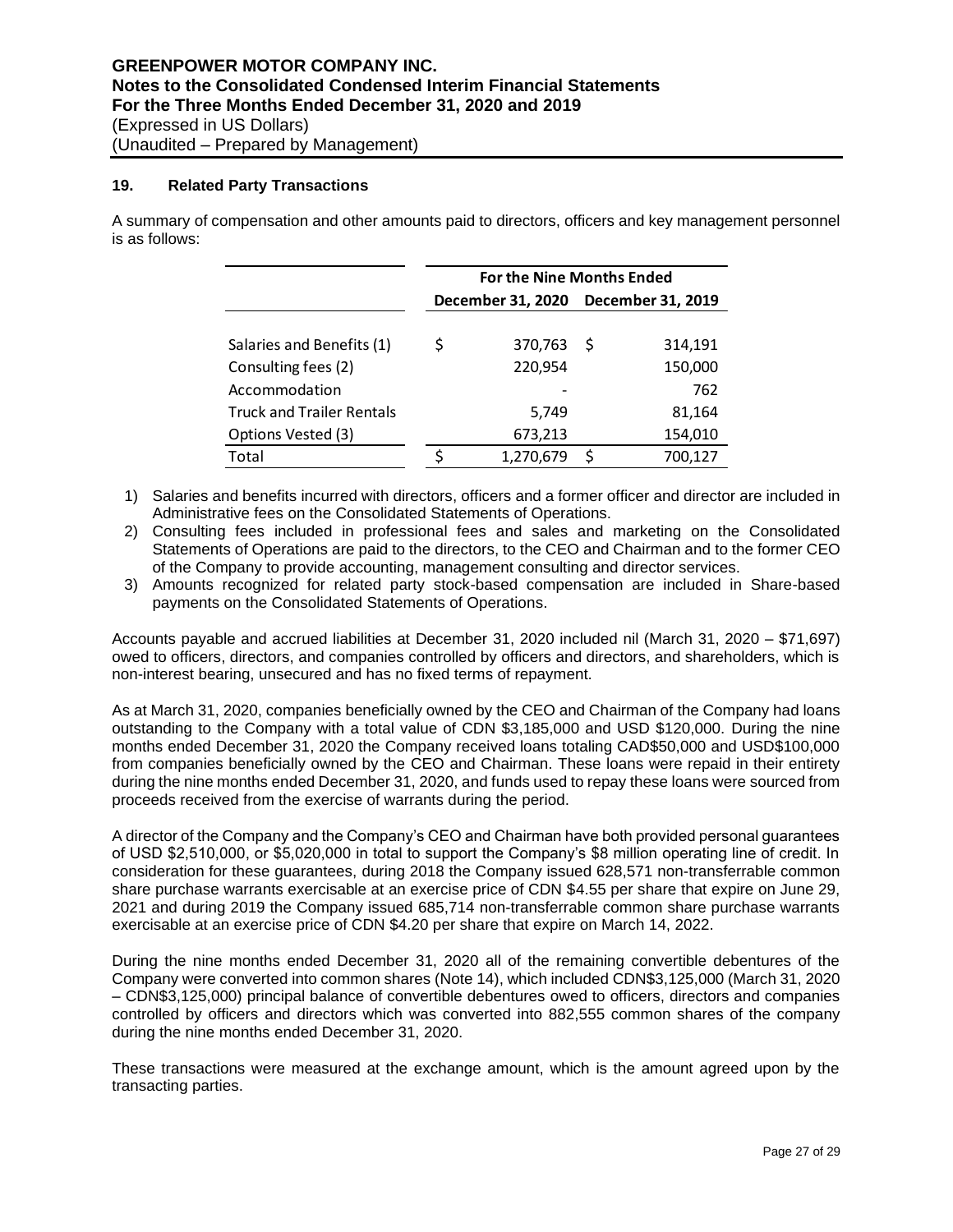#### **20. Income Taxes**

Income tax expense is recognized based on management's best estimate of weighted average annual income tax rate for the full financial year applied to the pre-tax income of the reporting period. The Company's effective tax rate for the year ended March 31, 2020 was 27.0%.

As at December 31, 2020 and March 31, 2020 the Company has approximately \$10,400,000 and \$7,700,000 respectively, of non-capital losses carry forwards available to reduce Canadian taxable income for future years. As at December 31, 2020 and March 31, 2020 the Company has approximately \$10,500,000 and \$8,500,000, respectively, of net operating losses carry forwards available to reduce future taxable income in the United States. The losses in Canada and United States expire between 2030 and 2040 if unused.

The potential benefits of these carry-forward non-capital losses has not been recognized in these consolidated financial statements as it is not considered probable that sufficient future taxable profit will allow the deferred tax asset to be recovered.

#### **21. Segmented Information and Other Additional Disclosures**

The Company operates in one reportable operating segment, being the manufacture and distribution of allelectric transit, school and charter buses.

During the period ended December 31, 2020, the Company was economically dependent on two (December 31, 2019 – three) customer(s) who accounted for more than 10% of revenue from continuing operations and accounted for approximately 89% of revenue (December 31, 2019: 86%).

The Company's revenues allocated by geography for the three and nine months ended December 31, 2020 and 2019 are as follows:

|                          |     | For the Three Months Ended |             |    | For the Nine Months Ended |      |            |
|--------------------------|-----|----------------------------|-------------|----|---------------------------|------|------------|
|                          |     | 31-Dec-20                  | 31-Dec-19   |    | 31-Dec-20                 |      | 31-Dec-19  |
| United States of America | \$. | 2.195.633                  | \$4.967.567 | S  | 7.279.358                 | S    | 12,828,696 |
| Canada                   |     | 203.148                    | 9.891       | \$ | 227,089                   | - \$ | 29,306     |
| Total                    |     | 2,398,781                  | \$4.977.458 |    | 7.506.447                 |      | 12,858,002 |

As at December 31, 2020 and March 31, 2020 the majority of the Company's consolidated non-current assets, being property and equipment, are located in the United States.